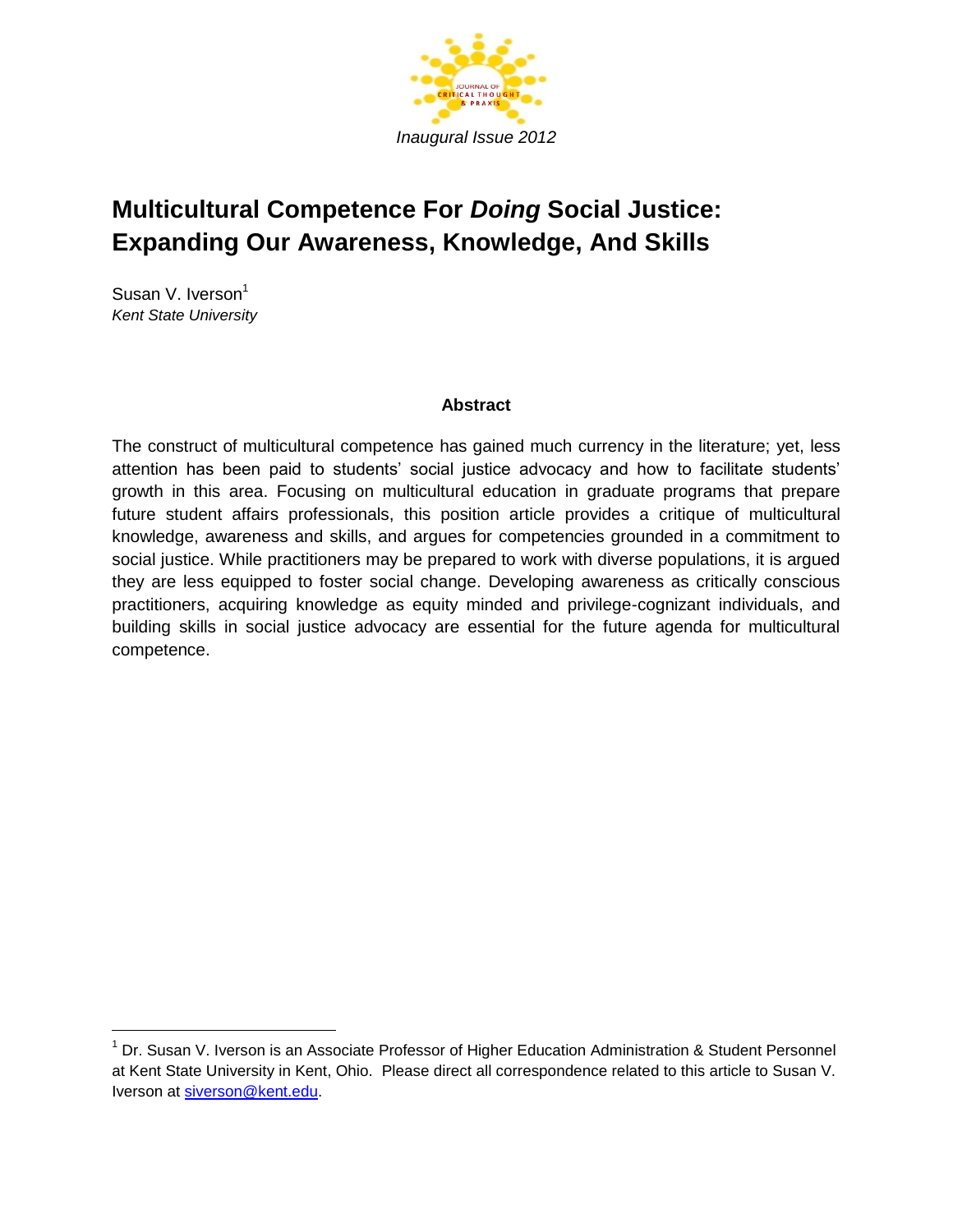#### **Introduction**

In a global society with rapidly changing demographics, educators are called to interact with diverse groups and support the educational achievement of individuals from varied backgrounds (Ameny-Dixon, 2004). Multicultural education programs are offered in colleges and universities to address the growing trend of the diverse population (Banks, 2008; Cheng & Zhao, 2006; Flowers, 2003), and a growing body of literature explores how to best prepare educators to work with demographically heterogeneous populations (Bell, 2000; Bell, Horn, & Roxas, 2007; Choi-Pearson, Castillo, & Maples, 2004; Coleman, 1996; Fox & Gay, 1995; Gorski, 2009, 2010; Kumi-Yeboah & James, 2011; McEwen & Roper, 1994). Emerging from the literature has been an interest in multicultural competencies -- "the specific goals and objectives that should be followed by practitioners, administrators, and preparation program faculty to move beyond rhetoric and toward action" in the area of multicultural education (Howard-Hamilton, Richardson, & Shuford, 1998, p. 6). Yet, the extent to which these competencies translate into graduates' readiness to become advocates for social change is less clear (Nilsson & Schmidt, 2005).

As a faculty member in a student affairs professional preparation program, I teach a required graduate course on diversity in higher education. Later in this paper I describe this course; however, in brief, my aim is to educate students about multiculturalism and diversity in higher education, and to motivate students to use their knowledge to take actions to solve social problems. I strive for students to not just acquire knowledge of difference and multiculturalism but also to critically assess and act to transform unjust practices and policies. In my efforts to facilitate such awareness, knowledge, and skills in my students, I have been left with questions: How might the development of multicultural competencies (unintentionally) serve to maintain the status quo more than inspire creative thinking about the root causes of social problems? Why do most students seem to participate uncritically in their educational and administrative domains, or are uncertain how to act in justice-oriented ways when they develop critical understandings? In what ways might (taken-for-granted) assumptions about the 'goodness' of multicultural competence leave one falling short in enacting a commitment to social justice? This paper explores such questions about students' capacity to "do" social justice. I argue for the need to expand dominant conceptualizations of multicultural knowledge, awareness, and skills to develop equity-minded and privilege-cognizant practitioners who have the capacity to extend their awareness into action and advocate for social justice (Nilsson & Schmidt, 2005). Before I discuss this position, a brief review, and critique, of multicultural competence are provided.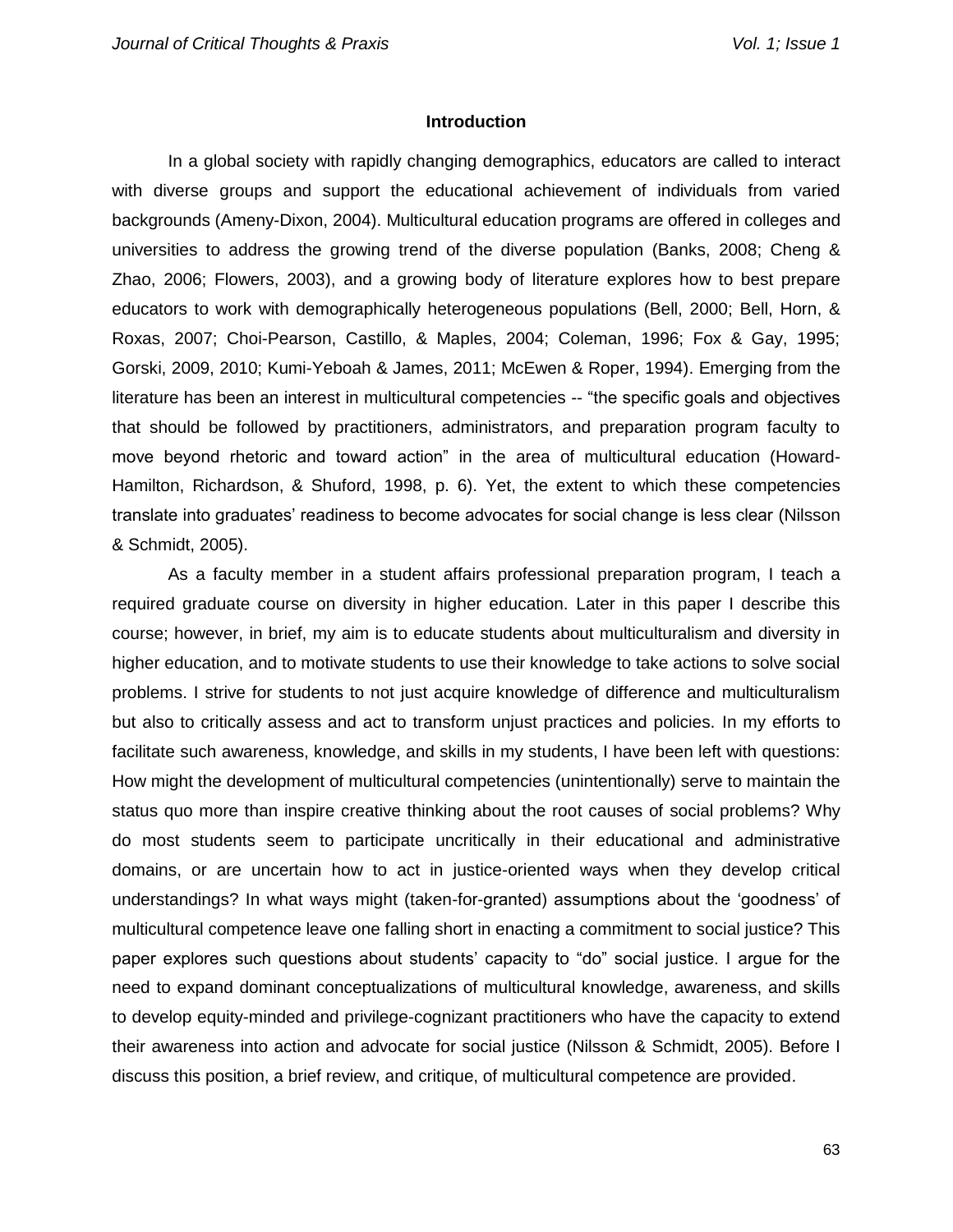#### **Multicultural Competence**

Nearly three decades ago, scholars, most notably in the field of counseling psychology, advocated a framework to guide the professional preparation of practitioners to ensure they were equipped with the necessary competence to work with the changing demographics of the population (Ponterotto & Cases, 1987). The development of a multicultural competence framework, divided into three dimensions (awareness, knowledge, and skills) serves to guide ethical practice from multicultural perspectives (Pope & Reynolds, 1997; Sue, Arredondo, & McDavis, 1992; Vera & Speight, 2003). Multicultural competence has been increasingly recognized as an important component of professional preparation programs in fields such as counseling, teaching, social work, and educational administration.

The three dimensions of multicultural competence include *awareness*, meaning an "openness to learning about differences associated with various cultures and being conscious of biases and assumptions we hold and the impact they have" on others; *knowledge* of diverse cultures and groups, and "an understanding of within group differences and the intersection of multiple identities;" and *skills* which "involves the capacity to work effectively with individuals from various cultural backgrounds by translating awareness and knowledge… into good practice" (Gayles & Kelly, 2007, p. 194). Advocates of multicultural competence require professionals (e.g., teachers, counselors, social workers, and administrators) to acquire the knowledge, awareness, and skills that will enable them to work more effectively, respectfully, and equitably among demographically heterogeneous populations (D'Andrea, Daniels, & Noonan, 2003). Others, however, argue that it is the systems (e.g., universities, schools, and mental health care) within which these administrators, teachers, and counselors work that too often fail the populations with whom they are striving to work more effectively, respectfully, and ethically (Banks, Cookson, Gay, Hawley, Irvine, Nieto, Schofield, & Stephan, 2001).

Specific to the field of student affairs, Pope, Reynolds, and Mueller (2004) developed a framework for multicultural competence that would both extend "the significant work in the counseling psychology multicultural literature to the student affairs profession" and offer a competency framework for student affairs professionals. These authors posit that student affairs professionals must develop awareness and knowledge of diversity and multiculturalism, and acquire the skills needed to offer meaningful services to all students (Pope et al., 2004). They further argue that multicultural competence should not be the exclusive domain or responsibility of a limited few; rather, it must be demonstrated by all professionals (Pope et al., 2004).

Future student affairs professionals learn about the profession and higher education in general through graduate preparation programs (McEwen & Roper, 1994; Pope & Reynolds,

64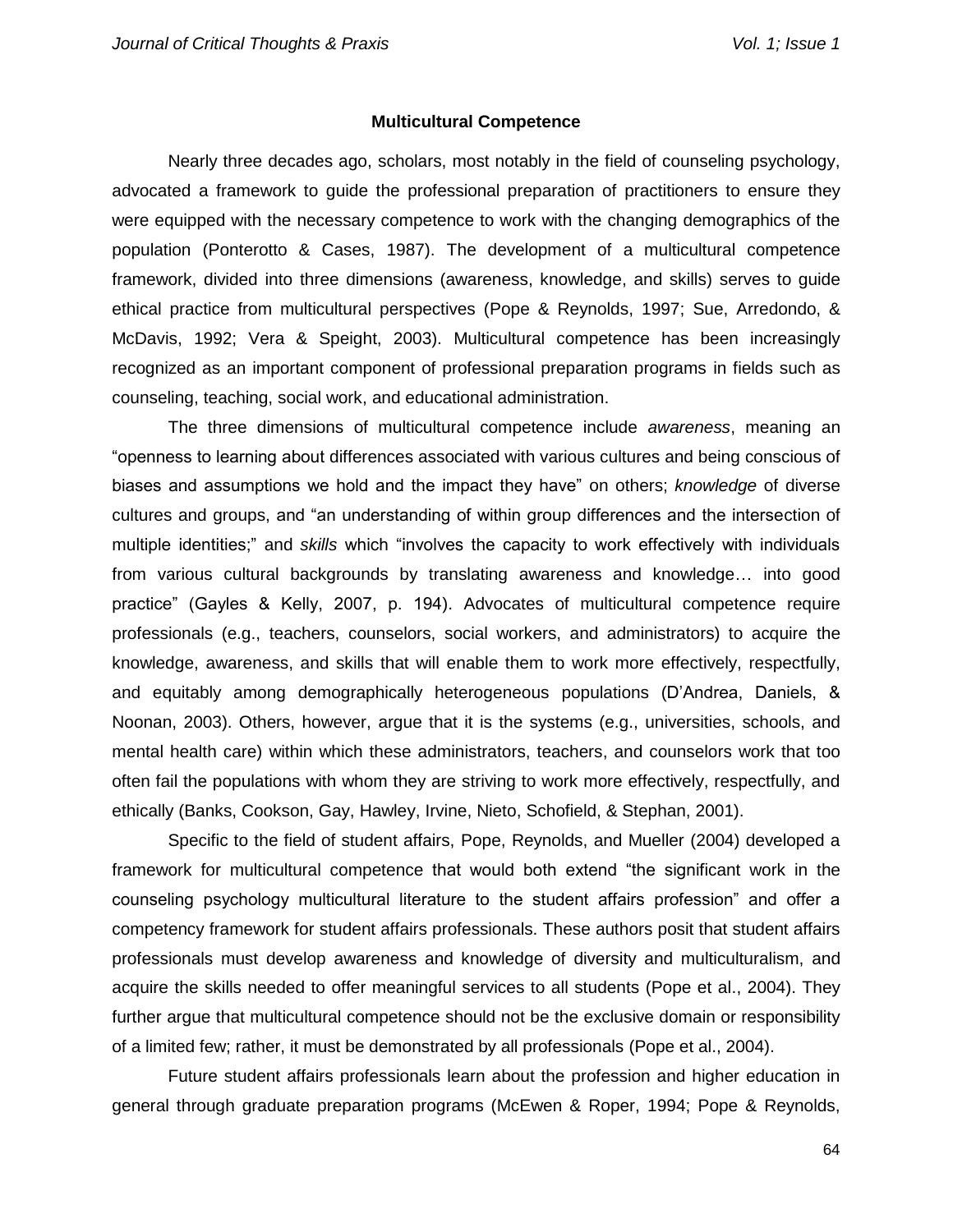1997). Gayles and Kelly (2007) reported that learning about diversity is in the curriculum of most student affairs preparation programs; however, they added that more should be done in diversity courses to assist students in converting multicultural awareness and knowledge into skills they can use as practitioners. If professional preparation programs are the primary place where current and future student affairs professionals develop multicultural competence (Flowers, 2003), then we must ask questions of the knowledge students are acquiring, the selfawareness they are cultivating, and the skills they are developing. Professions can, and should, assert a commitment, but without the development of the skills to enact a commitment to not only multiculturalism, but also social justice, we will risk (unwittingly) maintaining the status quo.

## **Developing Competence for** *Doing* **Social Justice**

A commitment to multiculturalism and diversity is not necessarily synonymous with a commitment to social justice (Gregg & Saha, 2006; Kumagai & Lypson, 2009). The former can be viewed as attending to human differences, such as ability, age, class, culture, ethnicity, gender, gender identity, race, religion, or sexual orientation; whereas the latter – social justice – has to do with "how advantages and disadvantages are distributed to individuals in society" (Miller, 1999, p. 11). I align with those (e.g., Banks, 1995, 2008; Giroux, 1993) who call for educators and practitioners to work toward socially just, liberatory practices, and with those (e.g., Gorski, 2009; Kumagai & Lypson, 2009) who argue multicultural competence falls short as a framework that can guide the preparation of students (future practitioners) to advocate for educational equity and dismantle oppressive power structures. For instance, Zalaquett, Foley, Tillotson, Dinsmore, and Hof (2008) critique educators' lack of knowledge regarding how systems of discrimination and oppression are manifested and operate in educational institutions, and argue that facilitating such thinking is needed to yield more socially just outcomes. Kumagai and Lypson (2009) argue that competency frameworks must foster critical self-awareness, to yield critical consciousness about one's own identity and privileges. Such a consciousness involves a "reflective awareness of the differences in power and privilege and the inequities that are embedded in social relationships" (p. 783). They add that such critical awareness will foster a commitment to social justice. Others (e.g., Gorski, 2009; Vera & Speight, 2003) question the degree to which these competencies equip educational practitioners to function as a change agent at organizational, institutional, and societal levels. Thus, having competence that is oriented toward social justice can be understood as thinking critically about social issues (i.e. racial inequity in educational outcomes), and working to change unjust social, political, and economic structures. Students, then, as they acquire multicultural competencies are reflecting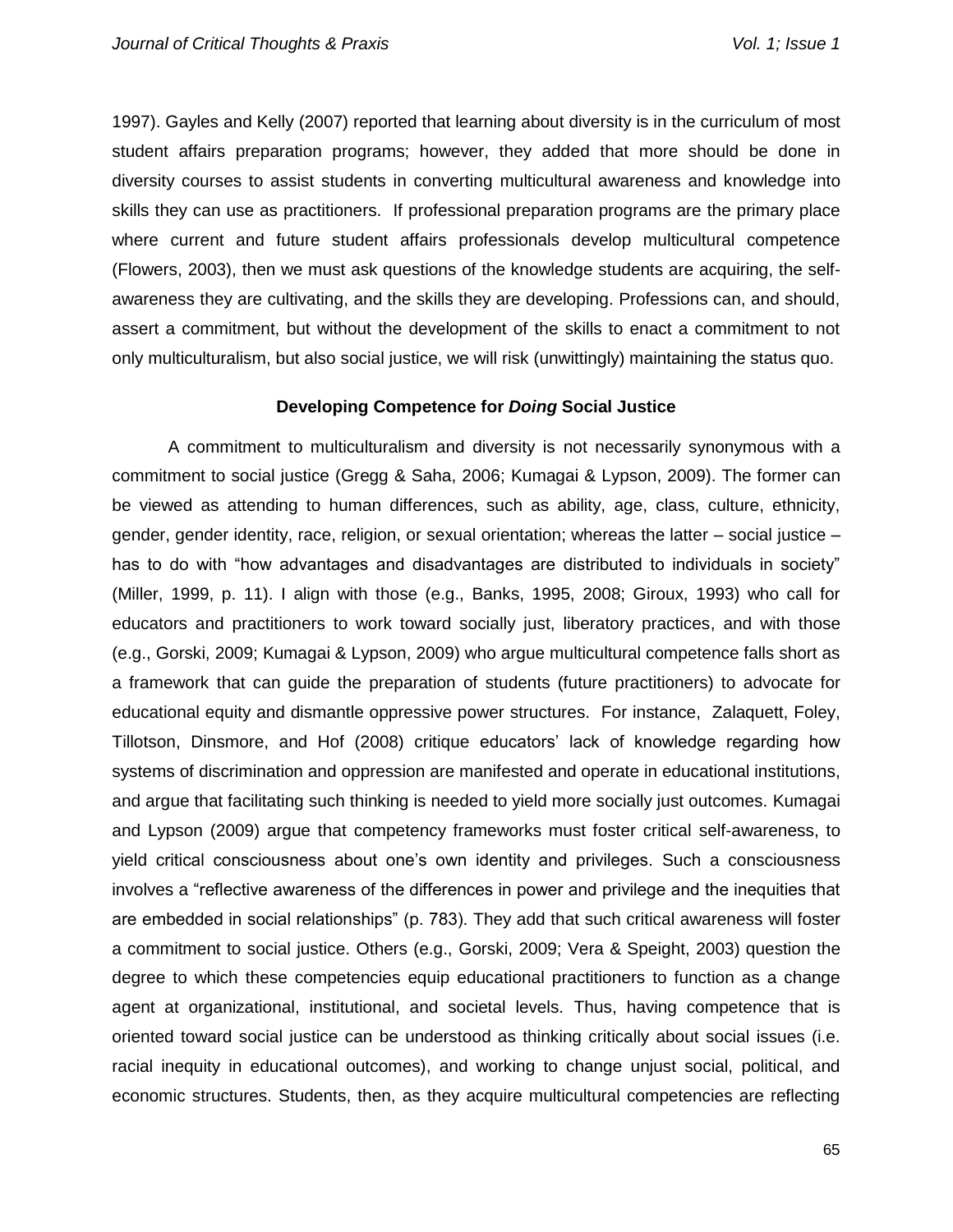different ways of thinking – or what Bensimon (2005) refers to as "cognitive frames" that govern how individuals interpret or reason a problem or situation, and how they "design and implement their actions" (p. 100).

Bensimon's (2005) conceptual application of "cognitive frames" is instructive for thinking about how students, in professional preparation programs, make sense of multiculturalism on campus. She delineates three cognitive frames (diversity-minded, deficit thinking, and equityminded) to illustrate how educators might think differently about a problem, such as the persistence of unequal educational outcomes among different racial groups. Bensimon argues that diversity-minded individuals

focus their attention on demographic characteristics of the student body, and view diversity in terms of interracial contact and human relations. Diversity is also viewed as an institutional characteristic that promotes learning outcomes and better prepares students for an increasingly diverse workforce and society. (p. 101)

For instance, universities, in their diversity planning and programming, describe the challenge of recruiting and retaining under-represented, at-risk, and disadvantaged populations (Iverson, 2012). In response, universities develop "pipelines," bridge programs, recognition and affirmation programs, and other intervention efforts to support those failing to achieve (or celebrate those who are achieving) parity with the majority – an unquestioned norm against which success is measured (Iverson, 2012).

Through a deficit cognitive frame, individuals are "inclined to attribute differences in educational outcomes for black *[sic]*, Hispanic, and Native American students, such as lower rates of retention or degree complete, to cultural stereotypes, inadequate socialization, or lack of motivation and initiative on the part of the students" (Bensimon, 2005, p. 102). For instance, lack of preparation for college or failure to achieve success in college is attributed to deficiencies within individuals, or groups. Educators might conclude that students cannot overcome the disadvantages of poverty and underpreparedness, and so unequal outcomes might be expected (Bensimon, 2005). Findings from a three-year study by Solomon (2000) illustrate this frame. Teacher candidates were assigned in cross-race dyad partnerships to fieldbased practica; the rationale was that such collaborations would enrich the pedagogical process. While individuals tackled sensitive racial and cultural issues through their partnerships, the study "uncovered personal, institutional, and systemic factors that…interact with race to restrict, marginalize, and subordinate [teacher] candidates' of color" (p. 967). Some practicum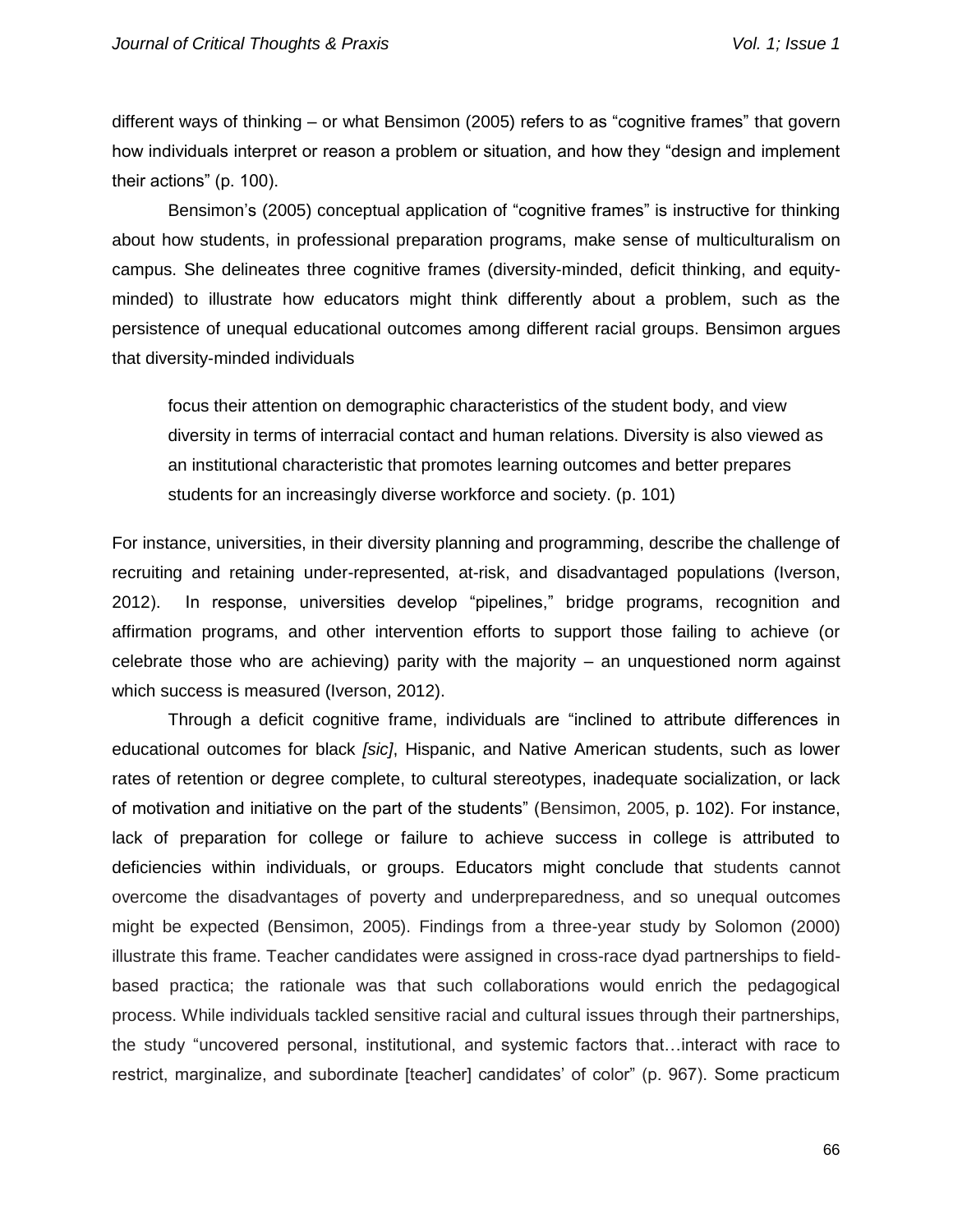personnel perceived candidates of color "as subordinate and deficient members in the dyad partnerships" (p. 967).

Individuals guided by an equity cognitive frame, or what Bensimon (2005) refers to as "equity-minded" individuals, focus on the institutional practices that produce unequal outcomes, the manifestation of institutionalized racism, and how to change institutions to produce equitable educational outcomes. Returning to Solomon's (2000) study, educators must be prepared to "accept the challenge of confronting racism" (p. 972), and help students develop the awareness, knowledge, and skills to equip practitioners to be "equity conscious" (p. 975). Equity-minded individuals, I argue, are best positioned to advocate for social justice.

## **Expanding Multicultural Competence for Social Justice**

In this section, I elaborate on the three dimensions of multicultural competence – knowledge, awareness, and skills – and argue for an expansion of each dimension, grounded in a commitment to social justice. Such an operationalization of multicultural competence has potential to develop equity-minded practitioners, with critical consciousness, and skills to advocate for social change.

#### **Expanding Knowledge: Becoming Equity-Minded**

Central to the development of multicultural knowledge is an understanding of diverse cultures and oppressed groups (Pope et al., 2004). While sometimes conflated with or reduced to race and ethnicity, this multicultural knowledge aims to cultivate understanding of various groups, including gender, class, religion, ability, sexual orientation, among other identities, as well as an "understanding of multiple identities and multiple oppressions" (Pope et al., 2004, p. 20). Growing recognition of the complexity and plurality of identity, and of the intersectionality of diverse identities is included in multicultural knowledge (Reynolds & Pope, 1991). Yet, this "diversity minded" multicultural knowledge risks creating, or reinforcing, cultural distance; turning multicultural education into what Wear (2003) terms "a kind of 'safari' experience where 'tourists' view unfortunate inhabitants who need services" (p. 553). Further, multicultural education, guided by a deficit frame, can even reinscribe stereotypes (Kumagai & Lypson, 2009).

Some levy criticism regarding the extent to which students, through formal schooling, acquire knowledge of "how power relations function to structure racial and ethnic identities" (Giroux, 1993, p. 23); understand "how structural imbalances in power produce real limits on the capacity of subordinate groups to exercise a sense of agency and struggle" (p. 27); and come to recognize the "ways in which institutionalized knowledge within schools, universities, and the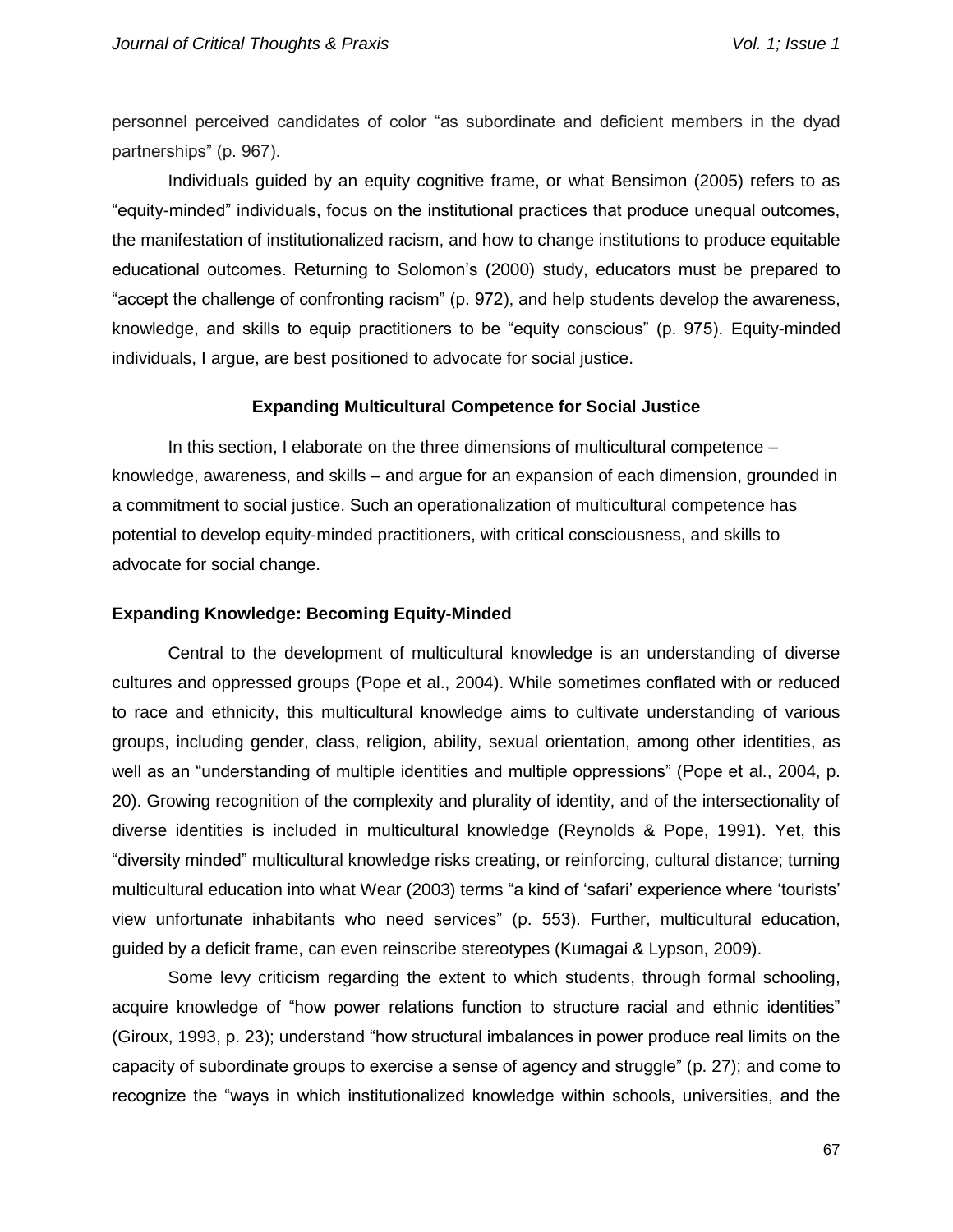popular culture can perpetuate stereotypes about racial and ethnic groups" (Banks et al., 2001, p. 197). A critical multiculturalism, or what Giroux (1993) calls "insurgent multiculturalism," shifts attention away from "an exclusive focus on subordinate groups… to one which examines how racism in its various forms is produced historically, semiotically, and institutionally in various levels of dominant, white culture" (p. 26; also Gorski, 2009; Wear, 2003). Pope et al. (2004) delineate an understanding of institutional oppression and power as characteristic of multicultural knowledge; however, concepts, such as oppression and privilege, are too often misunderstood or met with defensiveness and resistance – namely by those who are members of privileged groups (Chizhik & Chizhik, 2002). The unintended consequences of attention to marginalized groups without (sufficient) knowledge of how structures and institutional practices re/produce inequities risks an objective gaze on "others" being studied. Some argue, and I concur, that the focus of multicultural knowledge should be on "the existence of privilege and the lopsided distribution of power that keeps it going" (Johnson, 2006, p. 12; also Bishop 2002; Broido & Reason, 2005; Liu & Pope-Davis, 2003). Individuals come to learn that for effective reform, "the entire system must be restructured, not just some of its parts" (Banks, 1995, p. 393). Expanding multicultural knowledge of difference to place greater emphasis on institutional power, prejudice, discrimination, and privilege, can develop "privilege-cognizant" individuals (Bailey, 1998) who are better positioned to serve as equity-minded practitioners (Bensimon, 2005).

When educational approaches deepen one's knowledge, and perhaps yield an "insurgent" multicultural knowledge, individuals are less likely to view class, race, gender, and other dimensions of identity as difference but instead "as social problems rooted in real material and institutional factors that produce specific forms of inequality and oppression" (Giroux, 1993, p. 27). Of note, such knowledge does not necessarily translate into action; students may not have the skills to reform any one part of an organization, much less initiate a systemic approach to educational reform. Consequently, when faced with intractable challenges and scarce resources, educational practitioners are likely to devise "quick fixes to complex educational problems" (Banks, 1995, p. 393). So, while knowledge of a "systemic view of educational reform is essential for the implementation of thoughtful, creative, and meaningful educational reform" (Banks, 1995, p. 393), individuals must also have opportunities to develop the skills to lead such change; a point I will discuss later.

## **Expanding Awareness: Developing Critical Consciousness**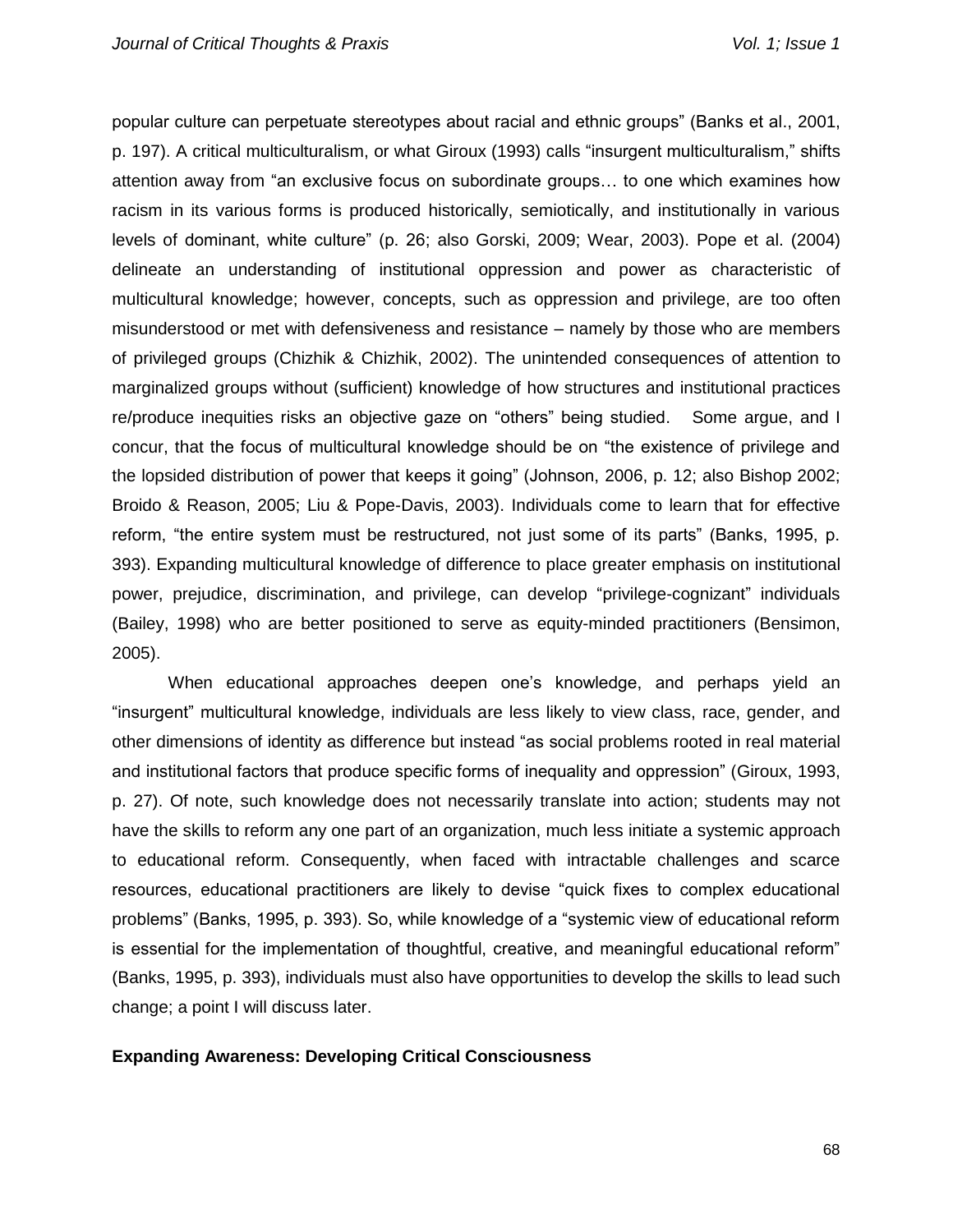While some posit that awareness is a prerequisite for developing multicultural competence (Richardson & Molinaro, 1996), I view awareness as inextricably linked to the development of knowledge. Such awareness involves the self-reflexive work through which individuals (might) unpack their identities, reveal their blind spots, and interrogate the givenness of what they know. According to Pope et al. (2004), a multiculturally competent student affairs professional is aware of his/her own assumptions, biases, and values. Yet, what does it mean to develop such self-awareness?

Autobiographical inquiry, often initiated through writing an autobiographical essay, is one frequently used pedagogical strategy intended to help students engage in self-examination as a means of achieving greater consciousness of the multiple identities we perform, and our relation to others so that we might act more justly in the world (Greene, 1971). The assumption is that through a greater awareness of self, one will throw herself "outward *towards* the world" (Greene, 1971, p. 139, italics in original). Yet, some are critical of the potential for autobiographical inquiry "as a means of achieving greater social justice in education" (James, 2008, p. 161), positing that following introspection, individuals may not "be any more 'just' than the ways we engaged the world prior to our inquiry of self" (p. 164). Students, when assigned critical self-examination, may complete an autobiographical essay as nothing more than a transaction for a grade. While some will observe that such critical self-examination is voluntary, Rist (1970) reminds us that educators' expectations and biases shape their interactions with students. Thus, failure to critically and deeply explore oneself or to consider how (new-found) understandings might influence personal choices, professional actions, and the ways one views and interacts with others can have profound (unintended) consequences (James, 2008).

As one develops critical multicultural knowledge, and becomes "privilege cognizant," one will likely also demonstrate an increased readiness for (critical) self-awareness (Bailey, 1998). With knowledge of one's privilege, those who occupy privileged categories (i.e. Whites) may be less likely to be resistant of the critical self-reflection expected in experiences designed to develop multicultural awareness, and are more prepared for the feelings of guilt and shame that may be induced by such educational experiences (Chizhik & Chizhik, 2002; Choi-Pearson, Castillo, & Maples, 2004). Developing such awareness is a process (Watt, 2007), not an exercise (or set of activities); its aim is to develop critically conscious thinking (Landreman, Rasmussen, King, & Xinquan Jiang, 2007). Differentiated from critical thinking, critical consciousness implies an awareness of societal systems of advantage and disadvantage rooted in sociocultural identity differences (e.g., race, social class, gender, disability, sexual identity, religion), and by its focus on social change (Allan & Iverson, 2004). Thus, students who,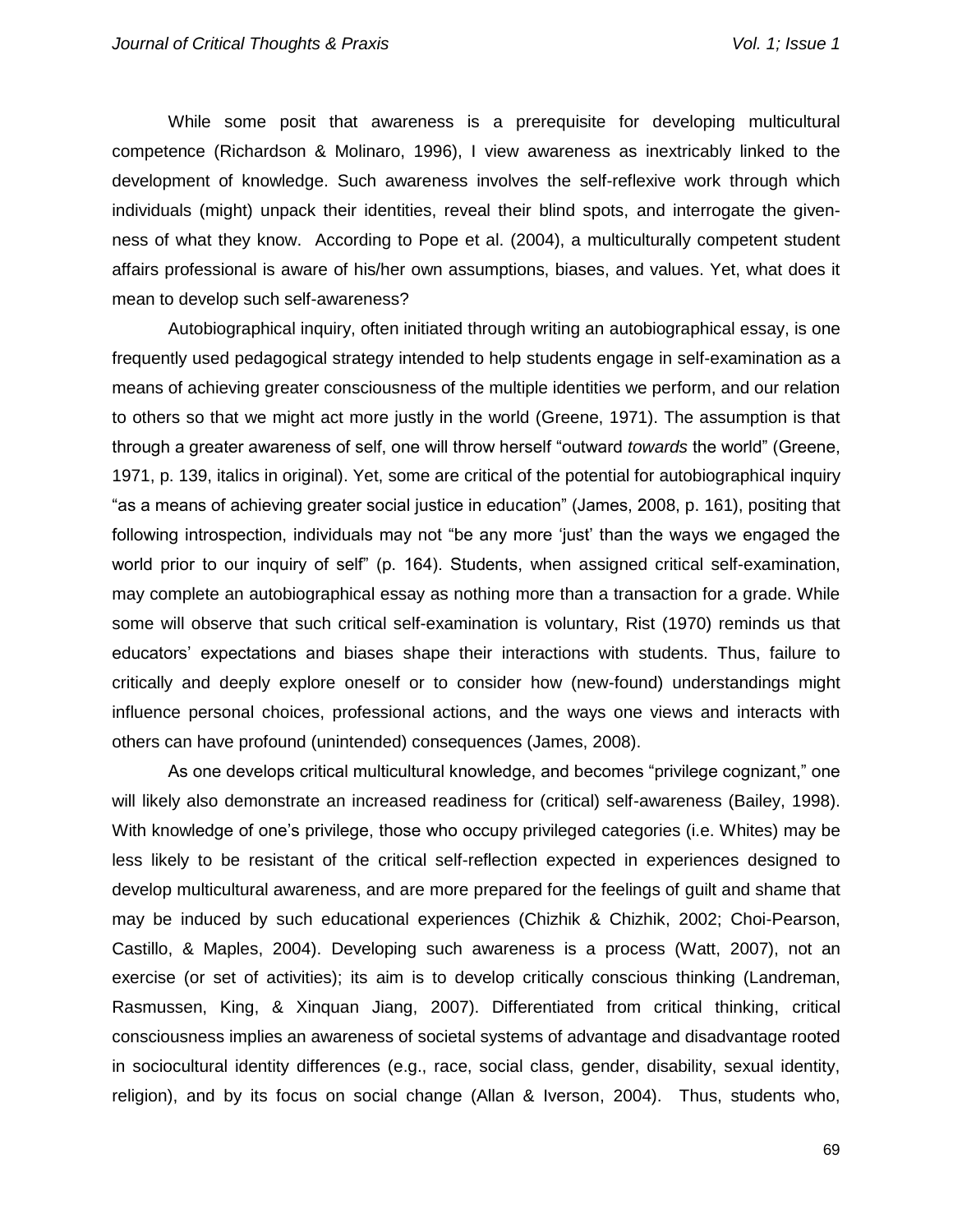through self-reflection and awareness, develop critical consciousness can choose a course of action informed by more sophisticated understandings of social power and its implications; what Fisher (1996) refers to as the "capability to make our global society a better place" (p. 227).

Dialogue groups, coupled with individual reflective writing, are increasingly seen as a means of cultivating critical consciousness (Iverson, in press; Watt, 2007). "Difficult dialogues" require "stamina to sit with discomfort" (Watt, 2007, p. 115), but also afford opportunities to imagine and envision alternative realities. Watt argues that "critical consciousness does not come without one engaging in difficult conversations and facing what it means to be privileged" (p. 115), and Bishop (2002) observes that troubling emotions are elicited through the selfawareness process. Chick, Karis, and Kernahan (2009) call for the cultivation of meta-affective awareness so individuals "can sort through the complex mix of feelings triggered when new information collides with unexamined prior knowledge" (p. 11).

Empathy is a critical aspect of awareness; yet, one must ultimately move beyond empathy. It is then that one begins to critically reflect on one's own biases, privileges, and assumptions and acknowledges "one's own personal responsibility to understand the causes of the suffering and seek effective solutions" (Kumagai & Lypson, 2009, p. 785). Failing to achieve such critical consciousness "may lead a reader or listener to conclude, 'yes, now I know what he/she/they experience' and leave it at that" (Kumagai & Lypson, 2009, p. 785). Cultivating this cognitive depth – what Broido (2000) referred to as "meaning making" – contributes to the development of self-confidence and the potential to yield new skills as social justice allies (Broido & Reason, 2005). Efforts to develop such critically conscious multicultural awareness must seek to disrupt what King (1991) calls the "dysconscious"—the "uncritical habit of mind" that rationalizes inequities and discrimination by "accepting the existing order of things as given" (p. 135). Through *un*thinking, one may develop what Freire (1970) termed "conscientization" meaning, to perceive social, political, and economic contradictions and awaken critical consciousness (p. 36).

Awareness – critical or not – does not necessarily translate into different ways of being and acting in the world (James, 2008). As individuals engage in critical self-reflection and difficult dialogues, and experience cognitive dissonance, cognitive restructuring or shifts in one's belief structure can occur (Causey, Thomas, & Armento, 2000; Landreman et al., 2007). However, individuals do not necessarily have the skills for inter/acting differently with the world. Theoharis (2007) suggests that developing a critical consciousness can be "marshaled to enact resistance and lead toward social justice" (p. 250).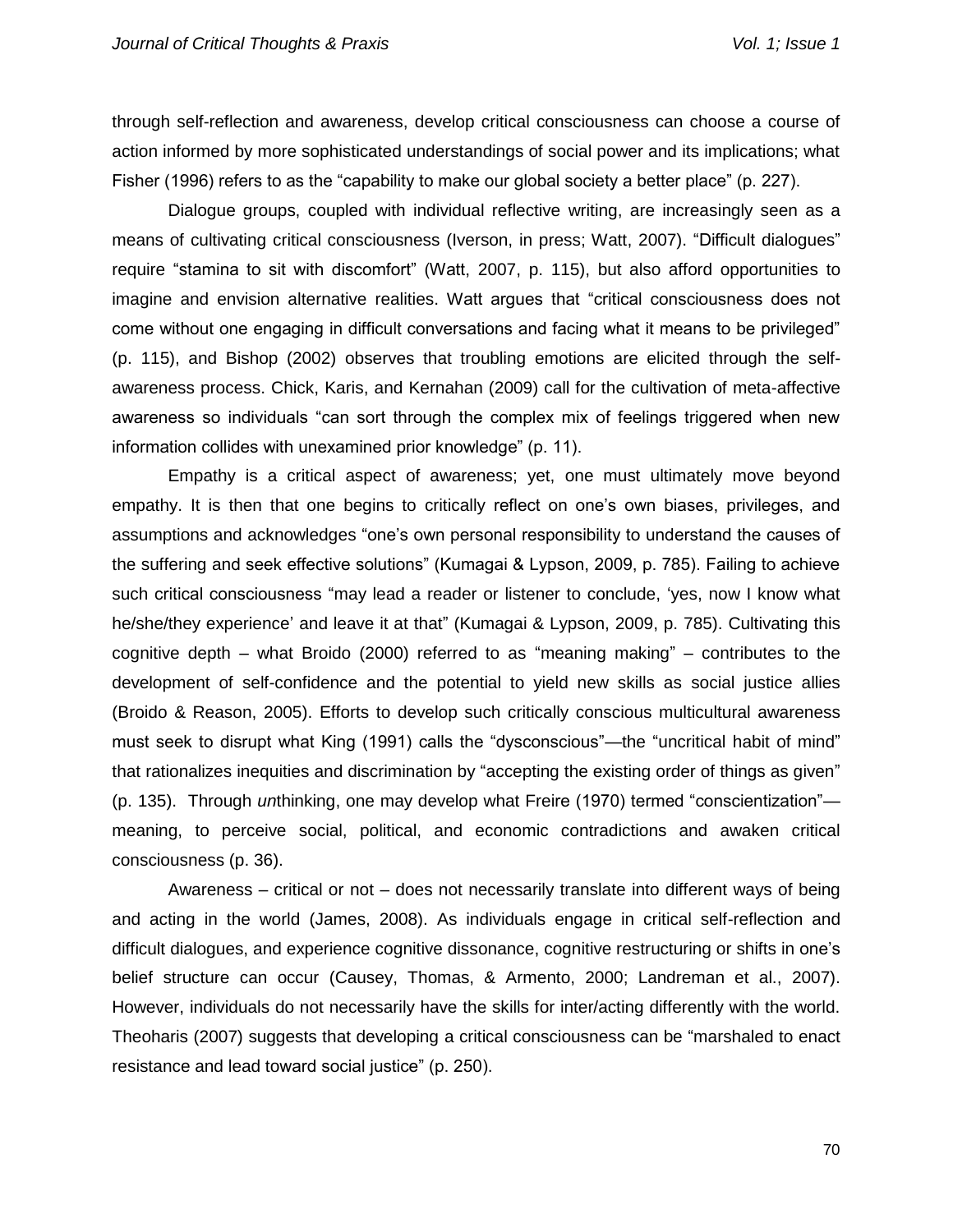## **Expanding Skills: Advocating for Social Justice**

According to Pope et al. (2004), a multiculturally competent student affairs professional demonstrates the skills to "discuss cultural differences and issues," "effectively communicate across those differences," and "to empathize" with individuals who are culturally different, among other skills (p. 18). I share Landreman's (2003) critique that efforts to develop multicultural competence "have been reduced to well-intentioned but naïve attempts to develop behaviors that are culturally sensitive" but fail to "address the *application* of one's understanding" (in Landreman et al., 2007, p. 276, italics in original). Skill development, if students have opportunity at all, tends to focus on individual-level skills (e.g., empathy, communication). Pope et al. (2004) identified the ability to challenge oppressive systems as a necessary skill, but little evidence exists regarding how such skills might be developed, or how educators might encourage students to act individually or collectively to produce social change (Chizhik & Chizhik, 2002). Reason and Broido (2005) argue that student affairs practitioners have a responsibility to influence change on their campuses; yet, they are largely ill-equipped for how to initiate and conduct such work. Preparation programs, Theoharis (2007) observed, do not develop administrators' capacity to enact, or lead, such change or justice-oriented efforts.

Skills are needed that will prepare individuals to effectively intervene at not only individual levels (e.g., helping, advising, supporting one person at a time), but also the capacity to confront systemic factors and operate as a change agent at organizational levels. Such skills might include advocacy, policy-making, negotiating, and organizing (Evans, Assadi, & Herriott, 2005; Reason, Broido, Davis, & Evans, 2005). Reason and Davis (2005), for instance, argue for "action that upsets the status quo" (p. 7), and Theoharis (2007) similarly advocates for leaders to develop "the capacity to enact resistance" (p. 250). The skills necessary to carry out social justice work, Nilsson and Schmidt (2005) found, are grounded in political interest and desire to engage in such work. They added that in order to develop a social justice orientation, future student affairs professionals must be taught skills, such as "how to organize rallies, demonstrations, and other ways to protest" (p. 278).

Some argue that experiential education, and in particular service-learning, is a curricular strategy for cultivating such social justice skills (Vera & Speight, 2003). However, approaches to service-learning vary and yield different outcomes. Disproportionately, service-learning approaches are oriented toward charity, and emphasize "a kind of compensatory justice where the well-off feel obligated to help the less advantaged" (Battistoni, 1997, p. 151). Kendall (1990) posited that service-learning experiences should move students beyond performing acts of charity to instead addressing root causes of systemic social inequality. Rather than connecting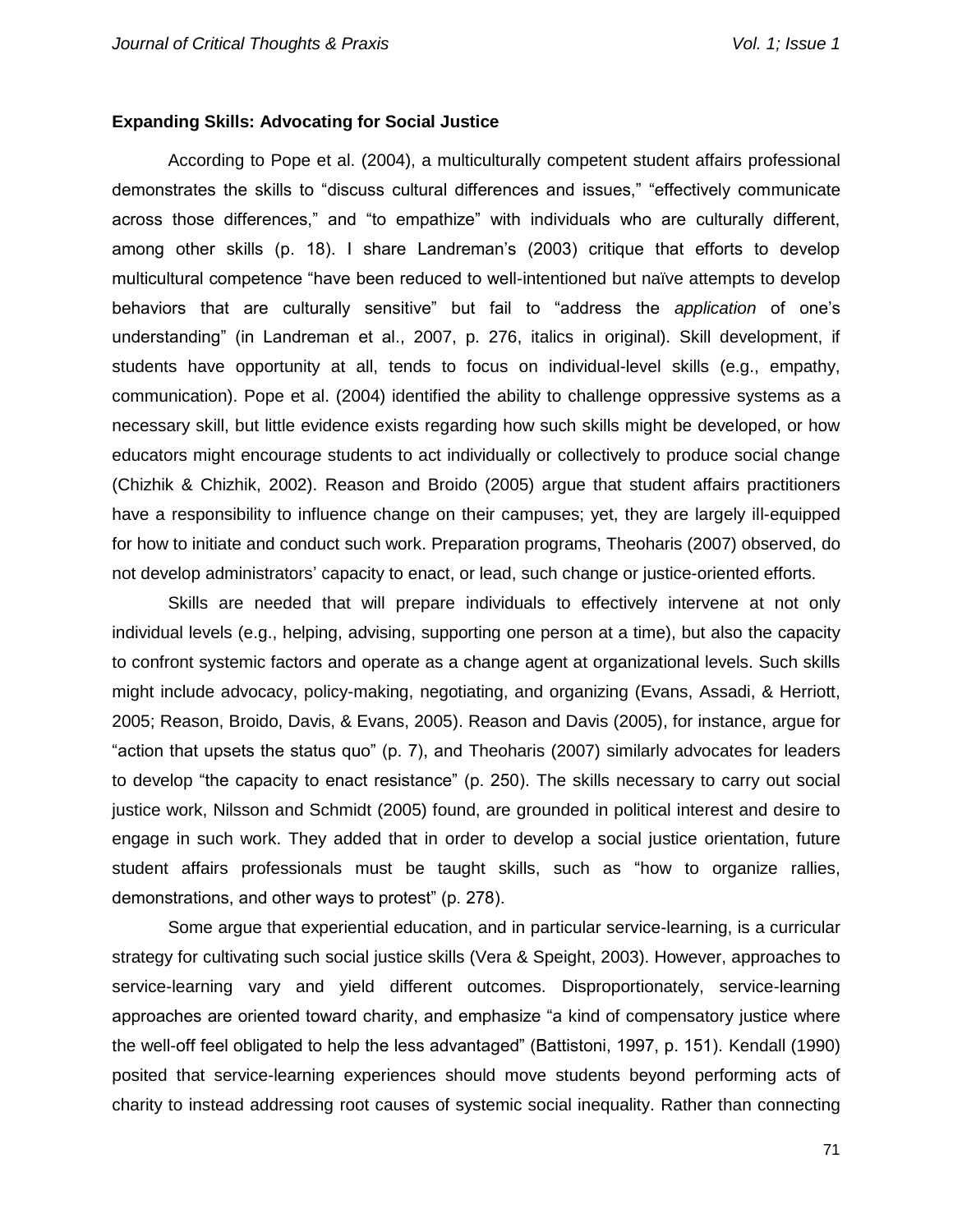social justice work to service-learning so it can "seem less politically charged" (Broido, 2000, p. 16), educators must find ways to foster students' political interests and desires to engage in social justice advocacy (Hamrick, 1998; Nilsson & Schmidt, 2002). Justice-oriented (Kahne & Westheimer, 1996), revolutionary (Reich, 1994), and activist (Bickford & Reynolds, 2002) approaches to service-learning can help students to facilitate a deeper understanding of sociopolitical issues, and develop the skills necessary to work toward social change (Boyle-Baise & Langford, 2004; Donahue, 2000; Iverson & James, 2010). Thus, I argue that justice-oriented action holds greater potential for cultivating the skills needed to work for socialjustice, and for "deepening students' grasp of equity and fostering activism" (Boyle-Baise, Brown, Hsu, Jones, Prakash, Rausch, Vitosl, & Wahlquist, 2006, p. 17). Next, I describe one pedagogical approach that seeks to cultivate equity-mindedness, critical consciousness, and social justice advocacy, and I offer an illustrative case of one's student's experience taking action toward social justice.

## **Course Description**

In the required graduate seminar on diversity in higher education that I teach, students are introduced "to theories, concepts, policies, controversies, challenges and possibilities related to gender, racial, ethnic, sexual orientation, socio-economic, ability, and religious differences among students, faculty, administrators, and other employees in postsecondary settings" (excerpted from syllabus). Guided by a critical, transformative, social action approach to teaching (Banks, 1995; Gorski, 2010; Jenks, Lee, & Kanpol, 2001), I have purposefully designed the course to expose students to oppressive structures that often are invisible to those who occupy privileged groups, to critically reflect, and to take action. In this way, the course has as its goal to develop multicultural competence grounded in a comitment to social justice.

## **Knowledge**

In an effort to cultivate privilege-cognizant and equity-minded individuals, I assign two particular readings to serve as conceptual scaffolding for our thinking and discussion. Johnson's *Privilege, power and difference* (2006) introduces students to the concept of privilege. Building on Peggy McIntosh's essay on White privilege, Johnson introduces the reader to the social construction of difference and how the world is organized in ways that encourage people to use difference to include or exclude, reward or punish, credit or discredit, elevate or oppress, value or devalue, leave alone or harass. Johnson further challenges the reader to "use the words" he asserts we have abandoned and to initiate conversations about racism, patriarchy, privilege, and oppression.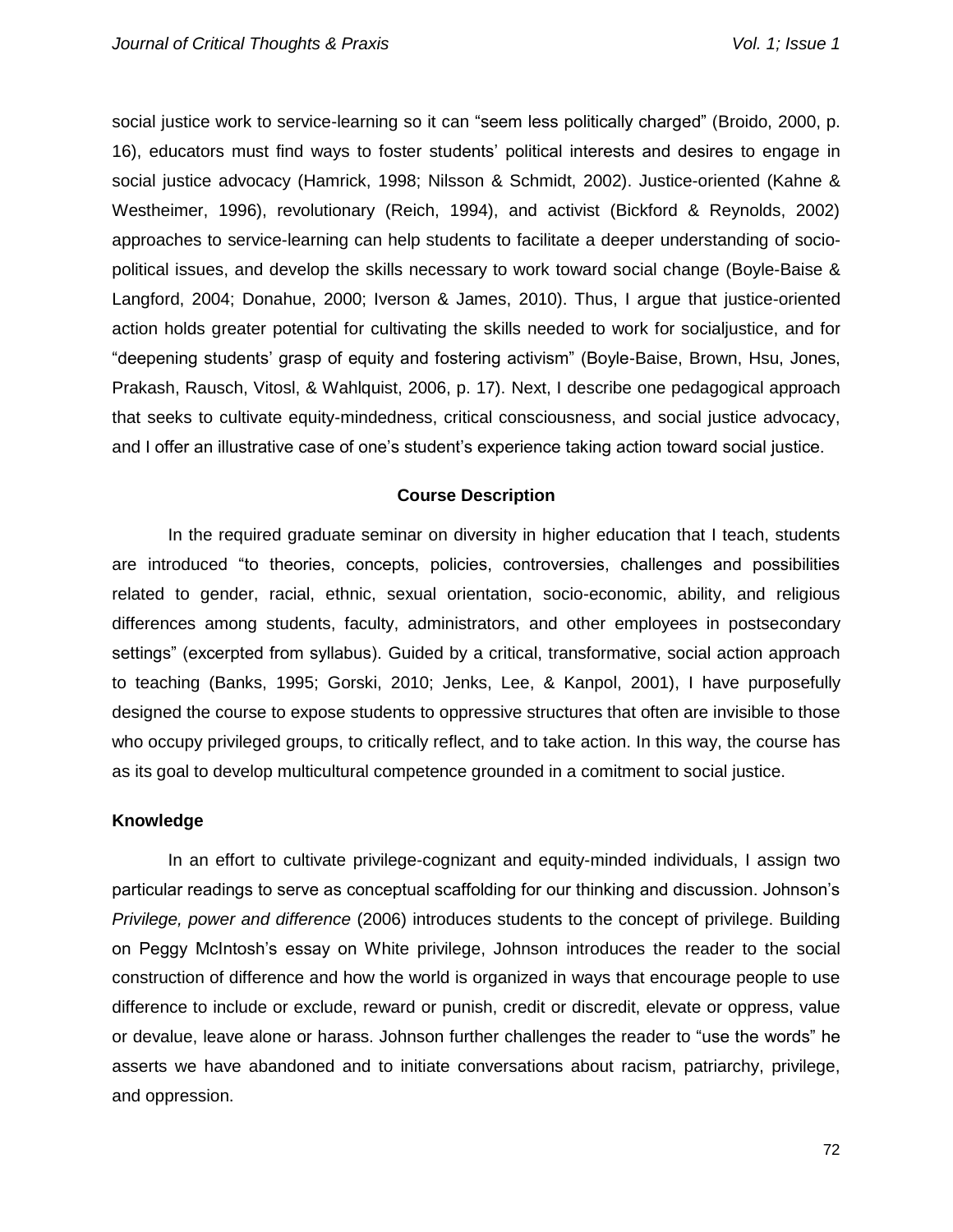Students also read an essay, "The problem: Discrimination," that distinguishes individual oppression from organizational and structural oppression (U.S. Commission on Civil Rights, 1981/2001). White students in my class, if they acknowledge racism at all, generally perceive incidents of discrimination as isolated acts committed by a biased, bigoted individual; and rarely are they aware of structural oppression. As they cautiously consider these concepts, students, noting this essay's publication date of 1981, too quickly dismiss organizational and structural discrimination as "a thing of the past." To further illustrate these concepts, and make visible the social, economic, and political conditions that disproportionately channel advantages to White people, I show episode 3, "The house we live in," of the 3-part documentary, "Race: The power of an illusion" (Smith, 2003). This segment powerfully describes the ways U.S. institutions and policies advantage some groups at the expense of others. For many students, this is a turning point in our conversations. We have the potential (albeit not always realized) to have richer discussions about not only race in society, but other forms of oppression along multiple dimensions of identity, i.e. gender, sexuality, religion. Students, slowly, begin to identify policies and practices in their everyday lives that provide further evidence of institutionalized discrimination, and consider how they might take action.

#### **Awareness**

In an effort to cultivate their multicultural awareness, and particularly critical consciousness, I assign students self-reflective exercises such as the autobiographical essay, so they can engage in self-examination as a means of achieving greater consciousness of the spaces we inhabit and our relation to others so that we might act more justly in the world. Further, in recognition of the power and potential for others to hold a mirror to one's evolving understanding of self, I utilize facilitated dialogue groups, coupled with individual reflective writing (journaling), as a means of cultivating self-awareness—as an invitation for students to ask questions, to take risks, to imagine and "envision alternative realities" (Weems, 2003, p. 7). The dialogue groups meet for six 60-90 minute sessions during the semester. The power of empathy—seen in and through the eyes of others—can be felt through group storytelling about self and others, and can play a crucial role in developing critical consciousness. Finally, through a reflective journal (one entry per week), students are invited to "see anew in ways that are not totally saturated with the known" (Gitlin, 2005, p. 17).

**Skills**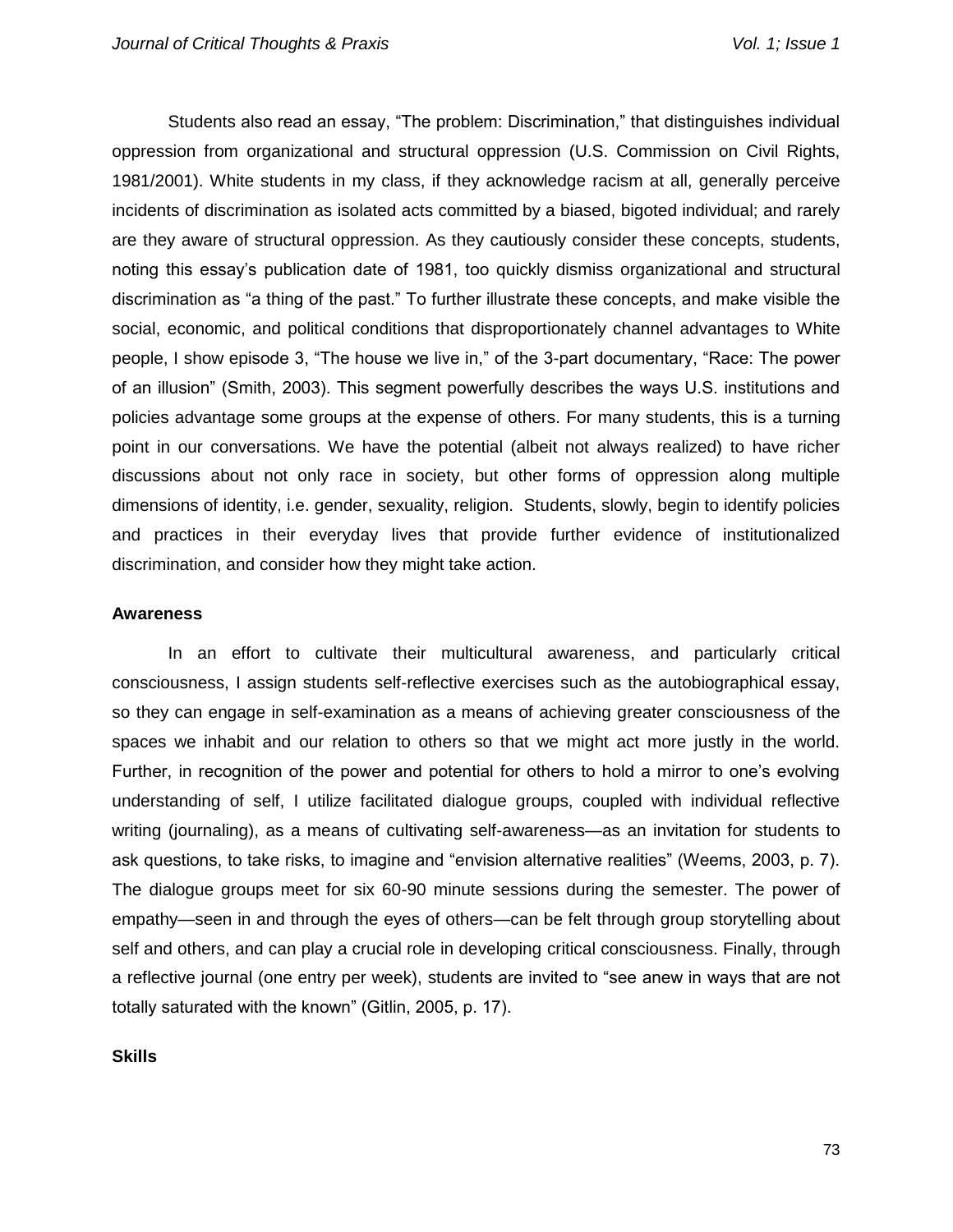The culminating project in the course assigns students to "take action." An objective of the assignment is to increase students' skill and confidence about working with students, faculty, and staff regarding diversity and as advocates for social justice. This three-part assignment, entitled "taking change-oriented action," requires students to 1) learn more about a (self-selected) issue with the goal of identifying an area requiring their action; 2) propose what action will be taken, and how their proposition would fit within existing efforts; and 3) display and discuss, at an end-of-semester exhibition, the action taken and what was learned. Many students struggle with the assignment, uncertain what to do, and very apprehensive about inserting themselves into a process or system. One or two students each semester will ask if they can submit a research paper on their issue in lieu of taking action, which is not an option. Such requests are illustrative of how students are at different levels of readiness for taking action (something I discuss later in the implications section). Most, however, begin as Rachel<sup>2</sup> did; they identify a gap in training or programming and consider how they might fill the gap.

## **Rachel: An Illustrative Case**

The majority of students enrolled in this diversity class each semester are female, White, Christian, heterosexual, and between the ages of  $23-28$ <sup>3</sup>. These demographics, namely being predominantly White and female, are reflective of the population of students enrolled in student affairs professional preparation programs; they are demographically fairly homogeneous (Rapp, 1997; Tull, 2006; Turrentine & Conley, 2001). Rachel, the student who serves as an illustrative case of multicultural competence for social justice, is a White, heterosexual female, in her midtwenties.

Rachel chose to complete her "action taking" project at her graduate assistantship site. She worked in residence life and observed that little support existed for students from diverse backgrounds. In an initial essay about her project, she wrote "In casual conversations with coworkers, staff, and students, I was told that there is no support for international students, transgender students, nontraditional students, and the list goes on." Recalling RA training from the previus semester, Rachel noted that the department offered no LGBT-specific training. A self-identified LGBT advocate, Rachel proposed at the time to develop such training for residence life staff. She approached her supervisor with her offer but was told to focus her efforts elsewhere.

 $<sup>2</sup>$  All names are pseudonyms and all work is cited with permission. Rachel's experience is part of a larger project</sup> that has received human subjects approval through an institutional review board.

<sup>&</sup>lt;sup>3</sup> Demographic data collected as part of a larger study on the developmnent of graduate students' multicultural competence.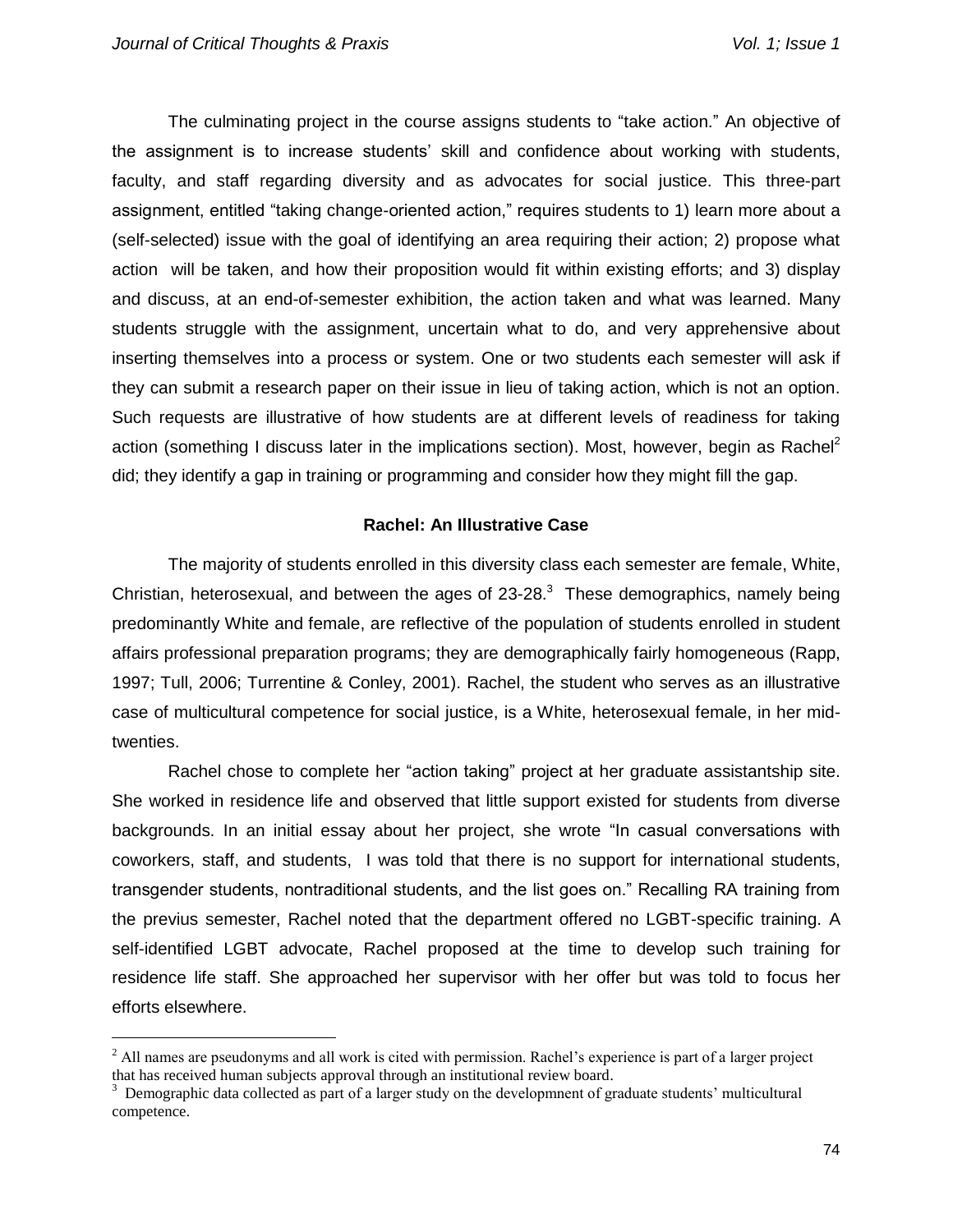Rachel participated in a webinar hosted by CAMPUSPEAK and CampusPride entitled, "What's Your Campus Climate: Supporting LGBT and Ally Students." Following the webinar, she met with the associate director responsible for staff training, to propose an LGBT-specific in-service for residence life staff. She was again turned away, this time told "our staff isn't ready for that." To this point Rachel's story is similar to most students. As they develop plans, some initial ideas and efforts are thwarted. They identify an alternative context or change an event, and through their action taking, they acquire skills in communication and event planning, among others. For instance, students have shared a video with their colleagues, on how to work with diverse populations; created an educational presentation for a new student seminar; or developed a program for a residence hall community on a diversity-related topic.

For Rachel, though, here is where her story diverges. In her final reflective essay, she wrote, "I took advice given by Johnson (2006), to work with other people. He writes, 'This is one of the most important principles of participating in change' (p. 150)." She initiated conversations with colleagues on campus about alternative avenues she might take with her action taking, and found an ally with Jean, the graduate student (not in Rachel's program) responsible for LGBT student services on campus. Rachel was fueled by this connection with a person who shared her passion and advocacy goals. "Two people working together would be much more effective than one person in a crowd of thousands," Rachel commented in her final paper.

Jean shared she was trying to organize a group of LGBT students to attend an open forum, hosted by student government, with the new university president. Rachel, noting that not all LGBT students would attend, suggested they initiate a letter writing campaign. In collaboration, they contacted students, inviting their attendance at the open forum and/or letter writing. As they talked with students, they compiled a list of questions from the concerns they heard regarding how to (better) support students, and faculty and staff, on campus. Rachel, as she collected letters and prepared for the open forum, cited, in her final reflective essay, Johnson's (2006) suggestions to "Make noise, be seen. Stand up, volunteer, speak out, show up. Every oppressive system feeds on silence. Don't collude in it" (p. 144). She reflected that she planned "to make noise in a very public venue where administrators would have no choice but to hear us." At the forum, she asked the president, "What will you do to address the systemic LGBT issues on campus?" He described a commitment to "an even playing field" and "to remove barriers," but Rachel and Jean were not satisfied. They approached the president after the meeting, giving him the letters they had collected and requesting a follow-up meeting. While he said yes, when they called his office, they were redirected to the vice president for institutional diversity.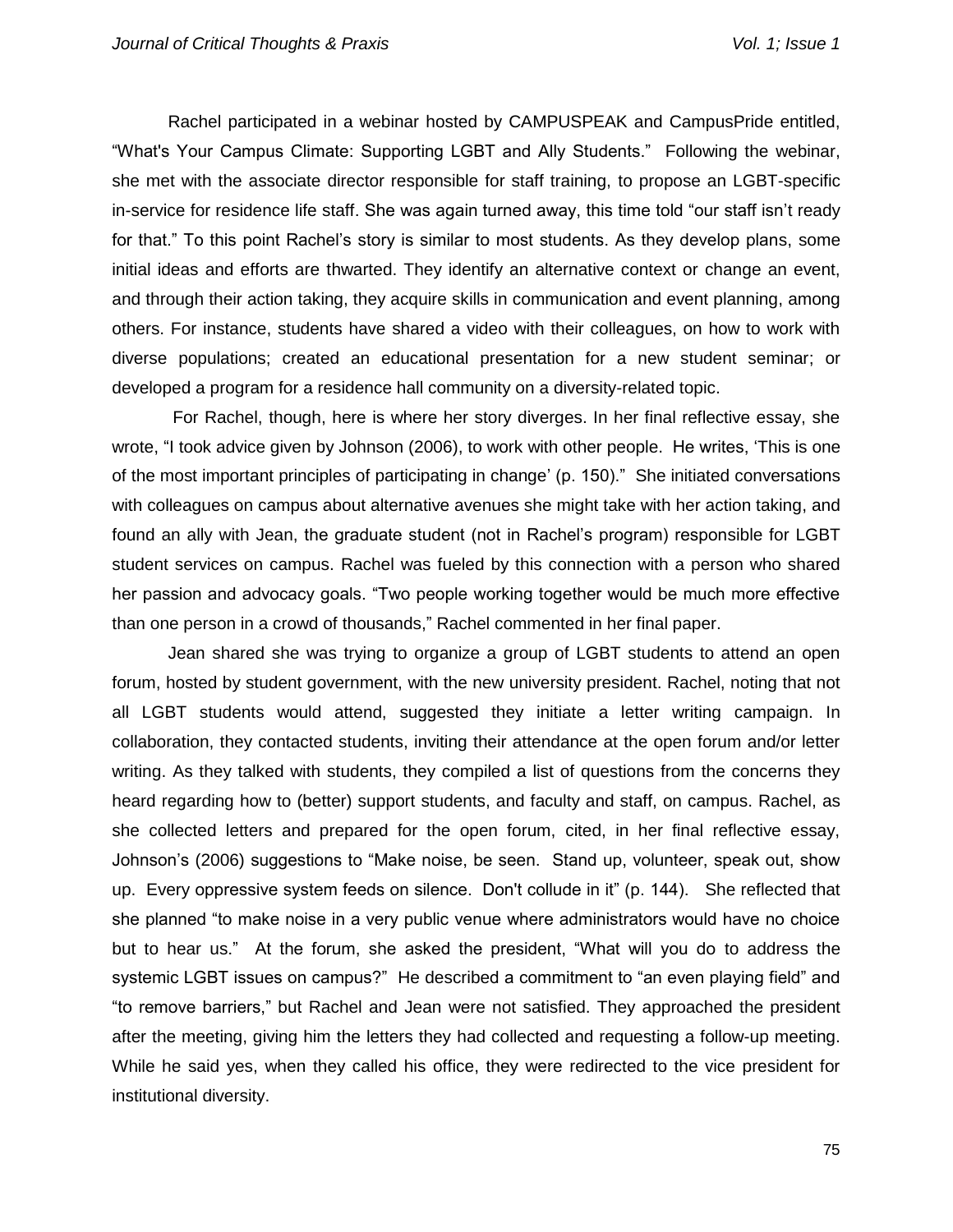In preparation for this appointment, Rachel and Jean gathered supporting materials, including why the university needs support services for LGBT students, examples of other campuses' non-discrimination policy statements on gender/identity expression, and LGBT support services at other comparable institutions. They also brought two LGBT students to the meeting to share their stories and needs. The vice president concluded that more information was needed.

Rachel and Jean gathered more documentation, and brought 7 students to a subsequent meeting. They were similarly told greater understanding of the community needs would have to occur, but Rachel and Jean were not asked to pursue this further. No future meetings would be scheduled; they were told by the vice president that she'd be traveling and would "be in touch," which she was not.

This was the end of Rachel's semester and thus her action taking concluded. One could view her project as unsuccessful, as she did not yield a product (such as a program or training). Yet, the skills she deployed – in social justice advocacy and organizing – were very different from the majority of her peers. Rachel reflected in her final paper that "Taking a stand was not easy. Student affairs administrators do not have the time; we do not have the resources; and we fear for our job security. However, we must stop applying bandaids to inequities on campus and start addressing the problems at their source. I encountered one problem on campus that sparked me into real action, and the results were more rewarding than any other work I have ever completed."

#### **Implications**

What is it about Rachel's action taking that has relevance and meaning for conversations about multicultural competence? Rachel's story illustrates an alternative to the typical approaches to taking action, i.e. planning a program, leading a book discussion, developing a bulletin board, or implementing a training. These approaches are valuable exercises in applying knowledge and developing skills. However, they generally function within existing structures or build on current organizational practices. Less often will students, like Rachel, take action intended to disrupt the status quo. Yet, I argue, the action that is needed must be disruptive and advocate for social justice; multicultural competence must include the ability to function as a change agent at organizational, institutional, and societal levels. In this section, I offer some considerations and recommendations for developing multicultural competence in graduate preparation programs that might enable student affairs professionals to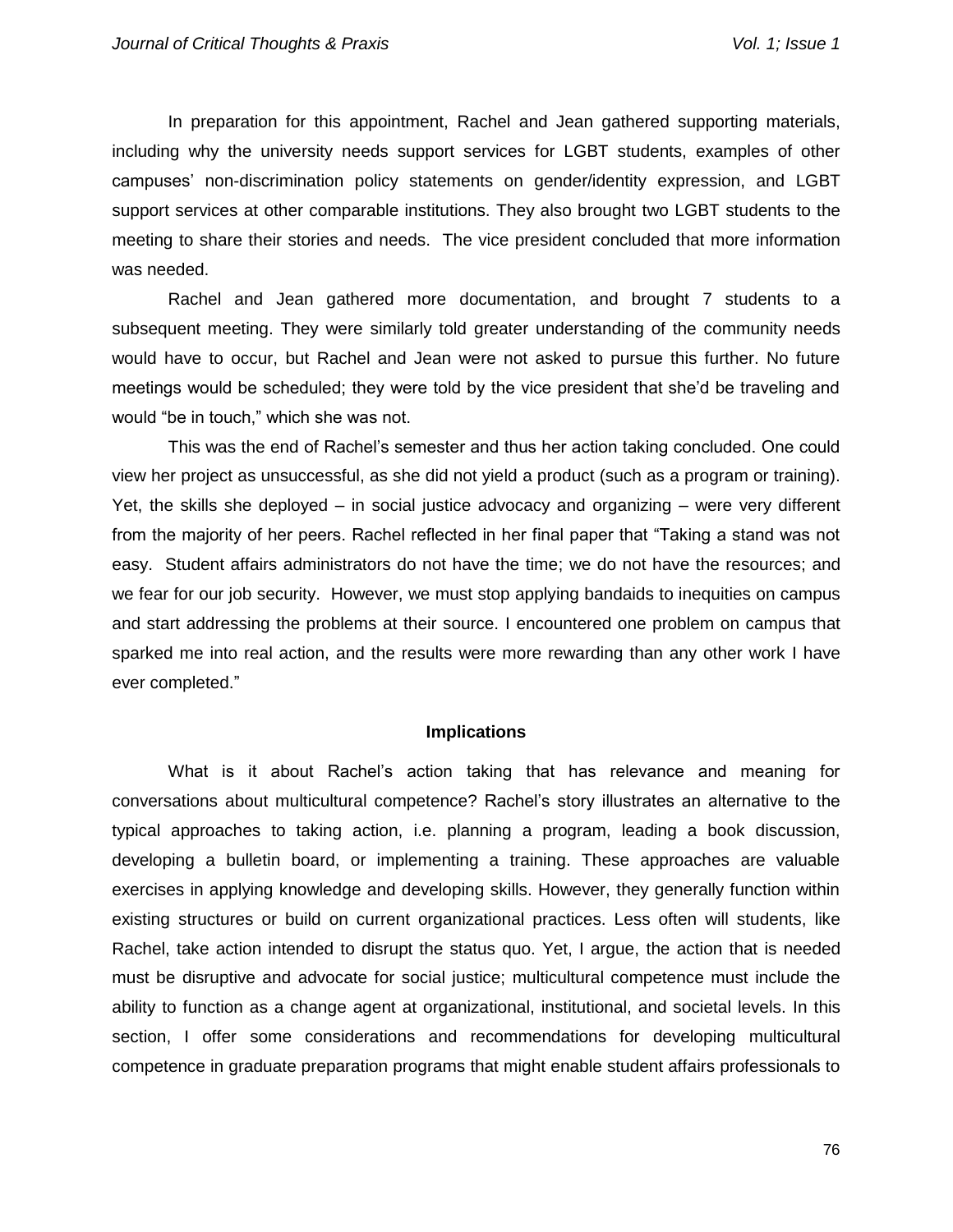become privilege cognizant and equity-minded, engage in critically conscious thinking, and deploy skills for social justice.

#### **The "Push" and "Pull" of Coursework**

More needs to be "done in diversity courses to assist [students] in translating multicultural awareness and knowledge to skills they can use as practitioners" (Gayles & Kelly, 2007, p. 203). Educators must ensure that learning objectives address not only knowledge and awareness, but also skills, and more specifically the development of skills for social justice advocacy. Broido (2000) found that individuals were drawn into social justice advocacy when they were expected to based on their roles or when they were invited to complete such work; she argues that courses can "pull" students into social justice work.

At one university, I taught introductory women's studies in which students were assigned activism projects (Iverson, 2008). Colleagues would ask "how can you assign activism?" or would assert "you can't assign activism." I retorted that there are different skills students should develop through different projects. A final paper cultivated one set of skills (i.e. academic writing), but if I wanted students to learn how to participate in a politicized process surrounding issues of concern to them, a final paper would not do it.

Assignments can also give students a "push" to adopt a stance they might not otherwise. When I teach a graduate course on service-learning in higher education, students participate in a service-learning project; however, they are also assigned to engage in an act of dissent, as I want them to experience and for us to discuss the continuum of possibilities for civic engagement. Many students are reluctant to take action without encouragement, invitation, or assignment (Reason & Broido, 2005); thus, it is important to facilitate such experiential opportunities. I am not suggesting to push students toward a particular ideological stance. Taking action can assume many forms and align with various ideological points of view. Students were encouraged to explore multiple perspectives on issues and self-select the focus of their projects.

Student affairs professionals share a responsibility to influence change on their campuses, and they are often in strategic positions to take institution-level action, such as changing unjust policies and practices. Professional preparation coursework is, thus, an essential site for developing the skills and confidence to complete such work (Broido & Reason, 2005; Munin & Speight, 2010; Theoharis, 2007). Would Rachel have taken the action she did if not assigned? Maybe; however, most students would not. If such skills are not developed,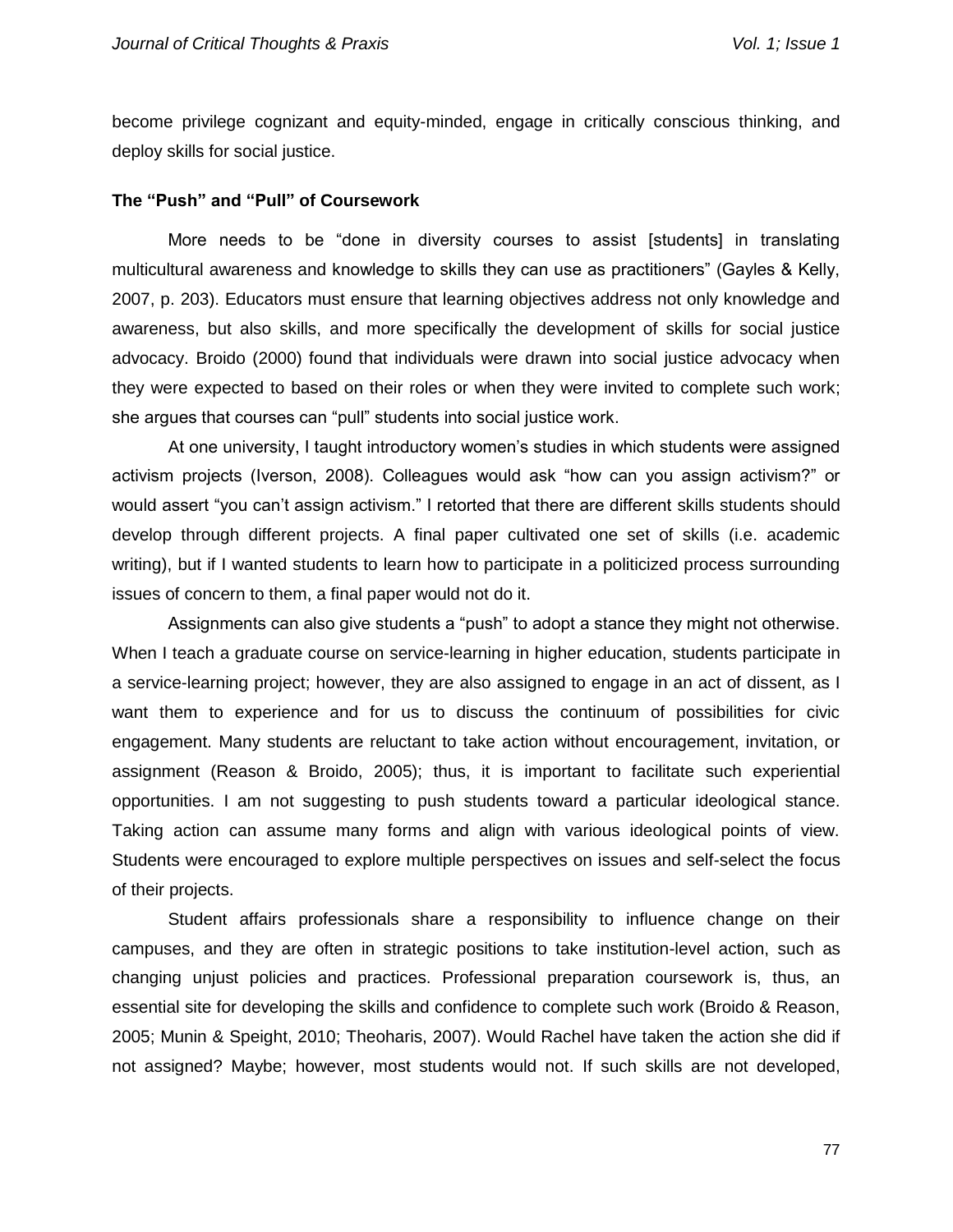practitioners are not likely to enact what they do not know or have not experienced (Howard, 2006).

#### **Developmental Readiness**

Students engage with multicultural education in different ways. Students do not enter courses (or college) with comparable life experiences; they bring a range of learning styles and levels of cognitive complexity to every classroom. Instructors who are aware of students' "developmental readiness" (Gayles & Kelly, 2002, p. 204) can design their courses in ways that cultivate greater maturity in students' critical thinking. Conversely, failure to assess students' readiness can lead to student (and instructor) frustration. Some students will be resistant to multicultural education, or in particular to a social justice discourse (Chizhik & Chizhik, 2002). It is important to carefully design courses and experiences in order to provide a balance of challenge and support for students as they "sort through the complex mix of feelings triggered when new information collides with unexamined prior knowledge" (Chick et al., 2009, p. 11).

Rachel was already a self-identified LGBT-advocate when she initiated her taking action project; however, for most students, their prior knowledge and commitments are unknown. Yet, those who occupy privileged identity categories (e.g., Whites) have not interrogated, much less acknowledged, their privilege (i.e. race). Those in marginalized groups (i.e. students of color), by contrast, are consistently making sense of their identity (i.e. race). Educators, then, must spend time helping students to learn and unlearn multicultural knowledge (i.e. racial attitudes), and for those who are members of privileged groups, they can explore their unearned privilege and their role in maintaining the status quo (Dass-Brailsford, 2007). Instructors can "scaffold students' deeper learning of social justice issues and minimize students' resistance" (Chizhik & Chizhik, p. 806). An awareness of students' developmental readiness, as well as intentionally structuring and sequencing discussions and activities, is necessary to promote critical consciousness.

#### **Managing Risk**

Developing multicultural competence for doing social justice is not without risk. Helms (2003) observed that administrators and policy-makers are not likely to support revolutionary change. New professionals, eager to apply newfound social justice skills, may quickly abandon their commitment if they encounter colleagues who are not supportive of social justice advocacy, or worse, they are viewed as "being too controversial" and face "possible negative reprecussions" from supervisors (Zalaquett et al., 2008, p. 328). As Rachel reflected, "taking a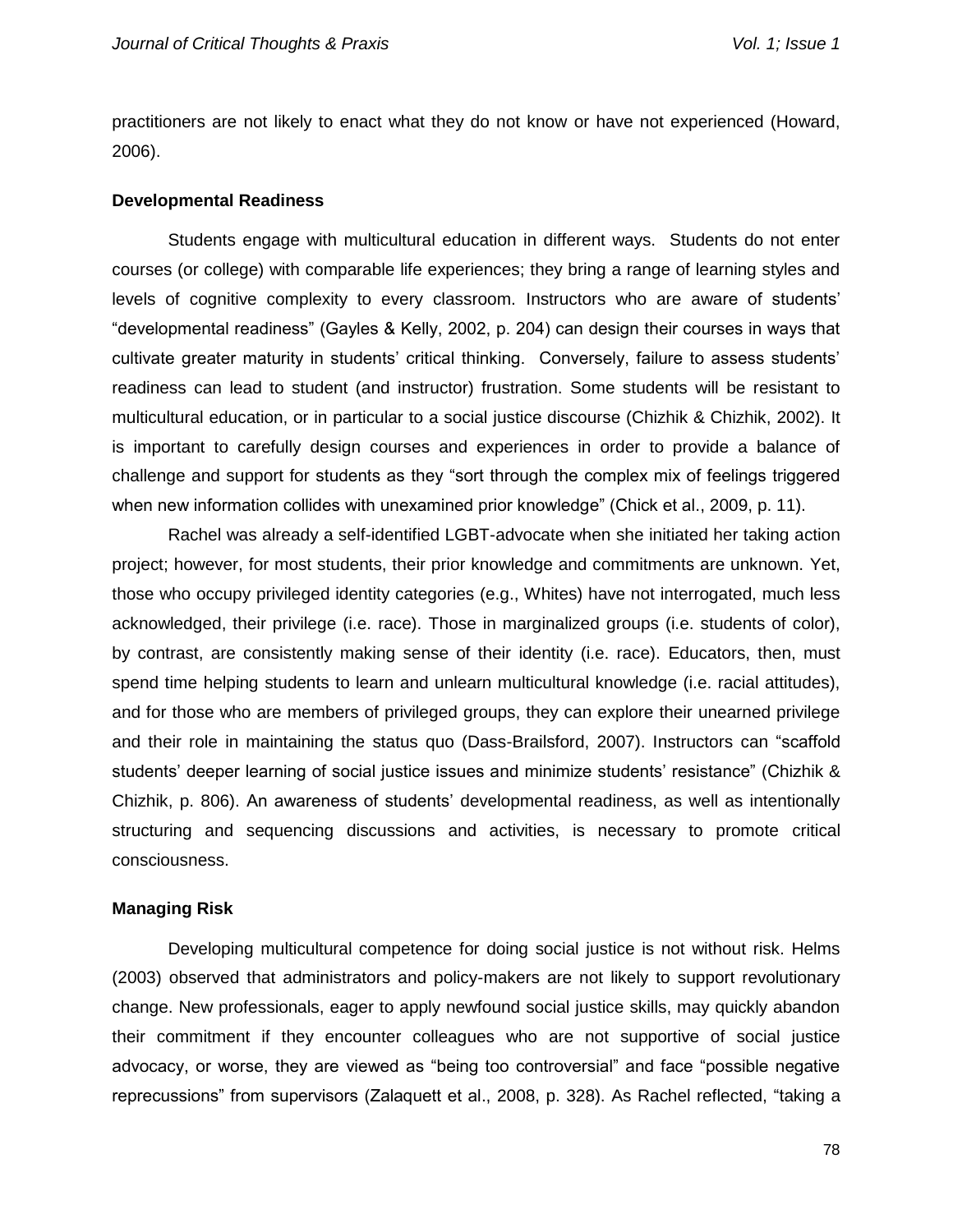stand was not easy," and when time and resources are limited, and job security is a fear, most will likely discontinue such efforts. Multicultural skills for social justice, then, must also include developing abilities in solidarity-building and cultivating an armor of allies to take collective action for social change.

Multicultural competence grounded in social justice poses another risk, or rather a threat, to individual beliefs, identity, and perspectives, namely held by those who are members of privileged groups (Chizhik & Chizhik, 2002; Fecho, 2001; Gorski, 2006). Fear of this threat can stifle full participation by students, or by practitioners, and can prevent well-intentioned educators and students from developing their capacity as social justice advocates (Choi-Pearson, Castillo, & Maples, 2004; Fecho, 2001). Case and Hemmings (2005), in their study of White women pre-service teachers, described "distancing strategies" that these women used, such as silence and separation from responsibility, in response to perceptions that they were being positioned as racist. These authors advocate use of metadialogues as a tool to talk about what individuals might be distancing themselves from or remaining silent about. Others advocate use of role playing, improvisational story-telling, and reader's theatre as mechanisms by which to share stories when students may be reluctant to think differently about the world, and to enact empathic failures and reveal defenses and resistances (Belliveau, 2007; Edmiston, 2000; Iverson, in press; Mulvey & Mandell, 2007; Pincus, 2001). Role playing might allow students to perform a character who says things they feel nervous about saying, permits them to flout the rules, and invites creative and playful transgressions of social norms (Griffiths, 2007).

## **Assessing Competencies**

Educators preparing student affairs practitioners must expand emphases in how they assess and measure multicultural competencies. Fox and Gay (1995) argued that too much attention is placed on what students know, and we must focus more on what students can do. Further, the scope, depth, and complexity of awareness, knowledge, and skills must be better understood. Knowledge is not solely about understanding and respecting cultural differences, but also about understanding oppression, discrimination, privilege, and the role of power (Bell, 1997). Skills too must be assessed, not only of one's ability to display culturally responsive behaviors, communicate empathically, or interrupt a homophobic joke, but also skills in enacting social justice advocacy, leading in the face of resistance, or organizing a rally or demonstration. Multicultural competencies can be assessed using various strategies. Reflective journaling and facilitated dialogues groups are one mechanism by which to understand students' awareness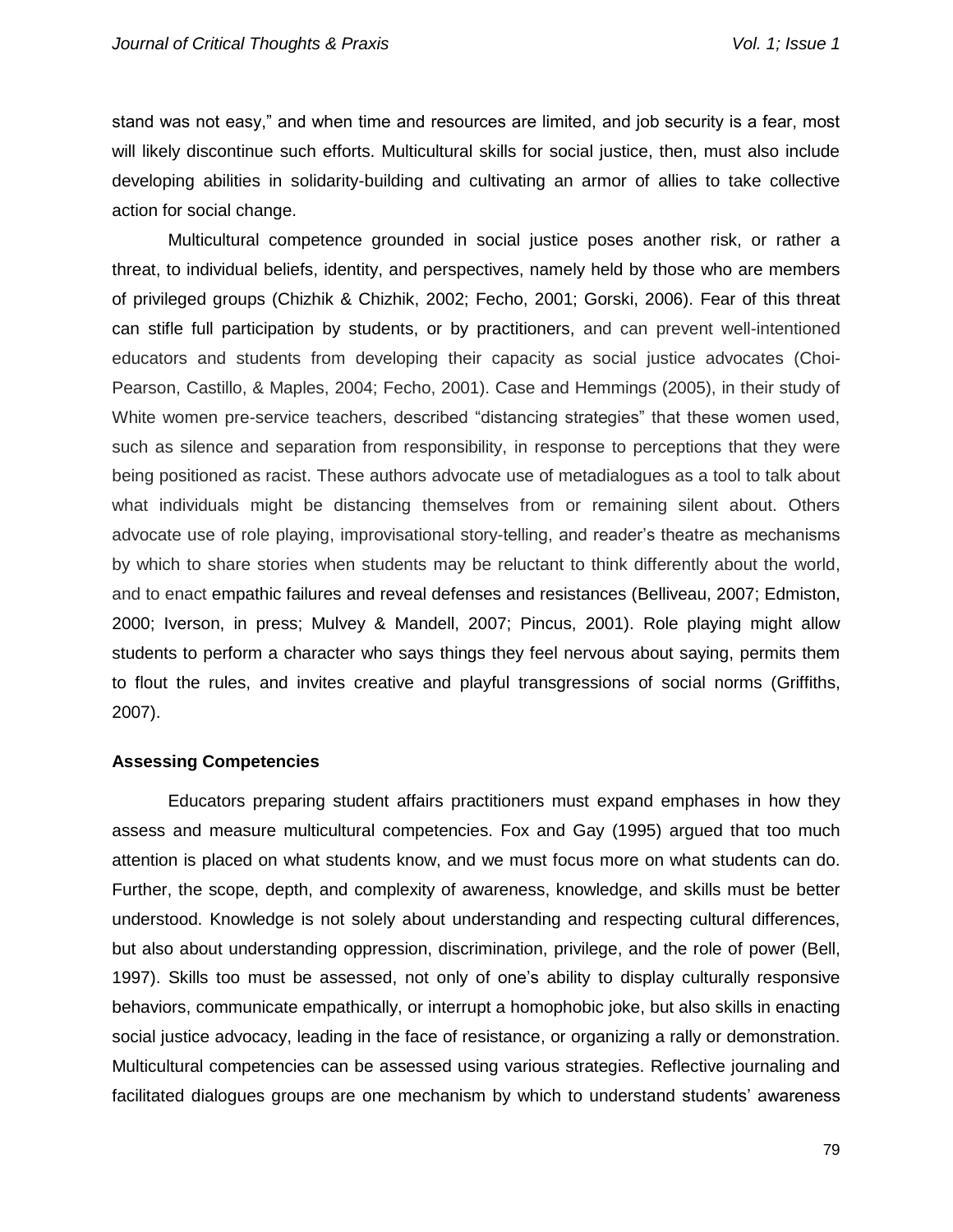(Iverson, in press). Coleman (1996) proposes portfolio assessment as an approach to measure multicultural competence. Others offer instruments designed to assess multicultural competence (D'Andrea, Daniels, & Noonan, 2003; Pope & Reynolds, 1997).

At present, there is limited study regarding the permanence of the development of multicultural competence. Bell (2000), in his longitudinal study of the effect of a planned inschool practicum experience addressing cultural diversity, found that gains in multicultural knowledge, awareness, and attitudes reported at post-test had regressed by the follow-up, though were still above the initial pre-test score. Other studies have investigated professional preparation and competencies (Roberts, 2003; Waple, 2006) and transitional experiences of new professionals (Renn & Jessup-Anger, 2008), but absent in the literature is a specific focus on the degree of change or permanence in the development of multicultural competence during graduate study. Longitudinal studies are needed to understand how new professionals are making sense of and using the multicultural knowledge, awareness, and skills developed in their graduate programs, as well as what continued development occurs in their workplaces (Renn & Jessup-Anger, 2008).

## **Conclusions**

The need for multicultural competence continues to resound. In 2010, a joint publication by the American College Personnel Association (ACPA) and the national organization of Student Affairs Administrators in Higher Education (NASPA) described professional competency areas for student affairs professionals. "Equity, diversity and inclusion," one of the 10 competency areas, delineates the "knowledge, attitudes [awareness], and skills needed to create learning environments that are enriched with diverse views and people" (ACPA/NASPA, 2010, p. 12). Yet, some assert that students in professional preparation programs continue to have insufficient competencies to respond to inequities, promote social change, or advocate for social justice (Zalaquett et al., 2008). Gayles and Kelly (2007) further argue it is "somewhat unethical to encourage students to be social change agents without providing them with knowledge [and skills] on how to be effective social justice educators" (p. 201).

In this position article, I have argued for an expanded definition of multicultural competence grounded in social justice advocacy. Such competencies – critical consciousness, equity-mindedness, and social justice advocacy – are necessary to address disparities and promote an agenda for social change. These competencies will not be developed in one course in one semester; as Case (2012) notes, engaging in critical self-reflection, dismantling oppressive structures, and taking vigilant action toward social change, is a lifelong process. I am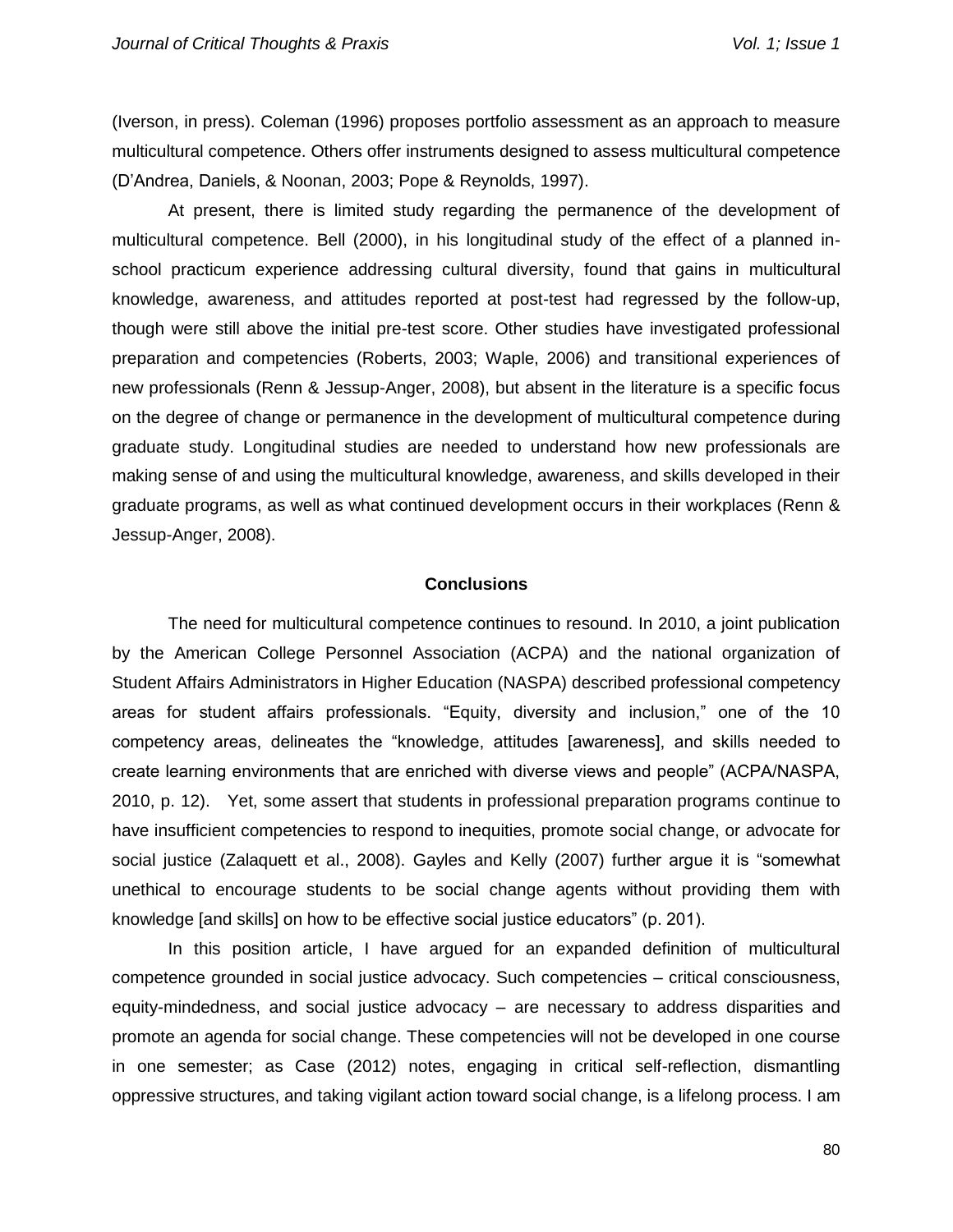hopeful that the ideas advanced here might fuel future scholarship and lively debate for how multicultural education can lead to a professional commitment to advocate for a more equitable society.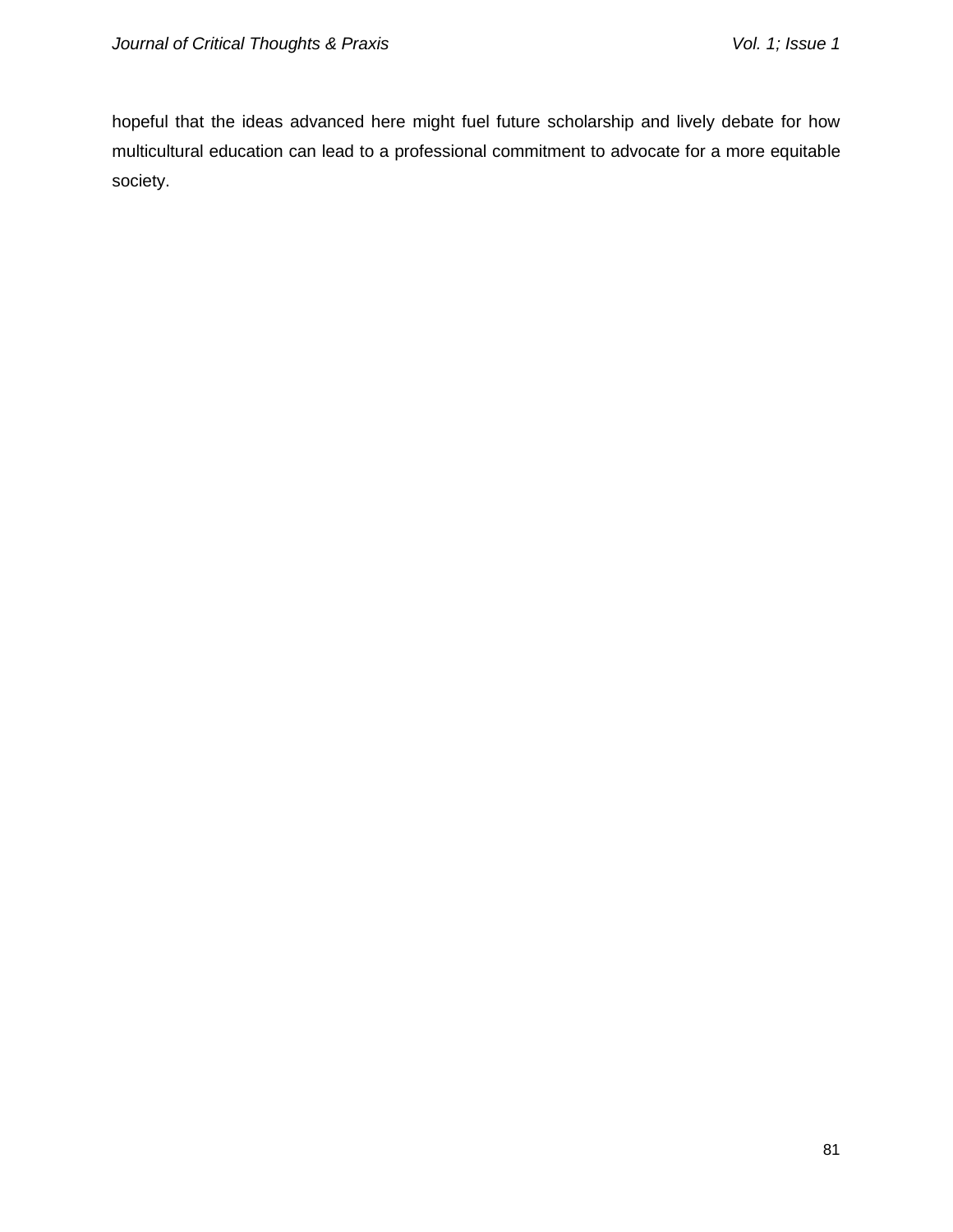## **References**

- ACPA/NASPA. (2010). *ACPA and NASPA professional competency areas for student affairs practitioners*. Washington, DC: Joint publication of ACPA and NASPA.
- Allan, E.J., & Iverson, S.V. (2004). Cultivating critical consciousness: Service-learning in higher education. *INQUIRY: Critical Thinking Across the Disciplines, 23*(2), 51-61.
- Ameny-Dixon, G.M. (2004).Why multicultural education is more important in higher education now than ever: A global perspective. *International Journal of Scholarly Academic Intellectual Diversity, 8*(1). Retrieved April 23, 2012 from [http://www.nationalforum.com.](http://www.nationalforum.com/)
- Bailey, A. (1998). Locating traitorous identities: Toward a view of privilege-cognizant white character. *Hypatia, 13*(3), 27-42.
- Banks, J.A. (1995). Multicultural education and curriculum transformation. *The Journal of Negro Education, 64*(4), 390-399.
- Banks, J.A. (2008). Diversity, group identity, and citizenship education in a global age. *Educational Researcher, 37*(3), 129-139.
- Banks, J.A., Cookson, P., Gay, G., Hawley, W.D., Irvine, J.J., Nieto, S., Schofield, J.W., & Stephan, W.G. (2001, November). Diversity within unity: Essential principles for teaching and learning in a multicultural society. *Phi Delta Kappan, 83*(3), 196-198, 200-203.
- Battistoni, R. (1997). Service learning and democratic citizenship. *Theory Into Practice, 36*(3), 150-156.
- Bell, L. C. (2000). A longitudinal measure of the perceptual impact of a cultural diversity teaching practicum on the interpersonal competency of student teachers. *Journal of Agricultural Education, 41*(2), 11-18.
- Bell, C.A., Horn, B.R., & Roxas, K.C. (2007). We know it's service, but what are they learning? Preservice teachers' understandings of diversity. *Equity and Excellence in Education*, 40(2), 123-133.
- Belliveau, G. (2007). An alternative practicum model for teaching and learning. *Canadian Journal of Education, 30*(1), 47-67.
- Bensimon, E.M. (2005). Closing the achievement gap in higher education: An organizational learning perspective. *New Directions for Higher Education*, No. 131 (pp. 99-111). Wilmington, DE: Wiley Publications.
- Bickford, D.M., & Reynolds, N. (2002). Activism and service-learning: Reframing volunteerism as acts of dissent. *Pedagogy: Critical Approaches to Teaching Literature, Language, Composition, and Culture, 2*(2), 229-252.
- Bishop, A. (2002) *Becoming an ally: Breaking the cycle of oppression in people* (2<sup>nd</sup> ed.). Halifax, Canada: Fernwood Publishing.
- Boyle-Baise, M., & Langford, J. (2004). There are children here: Service learning for social justice. *Equity & Excellence in Education, 37*(1)*,* 55-66.
- Boyle-Baise, M., Brown, R., Hsu, M., Jones, D., Prakash, A., Rausch, M., Vitosl, S., & Wahlquist, Z. (2006). Learning service or service learning: Enabling the civic. *International Journal of Teaching and Learning in Higher Education, 18*(1), 17-26.
- Broido, E.M. (2000). The development of social justice allies during college: A phenomenological investigation. *Journal of College Student Development, 41*(1), 3-18.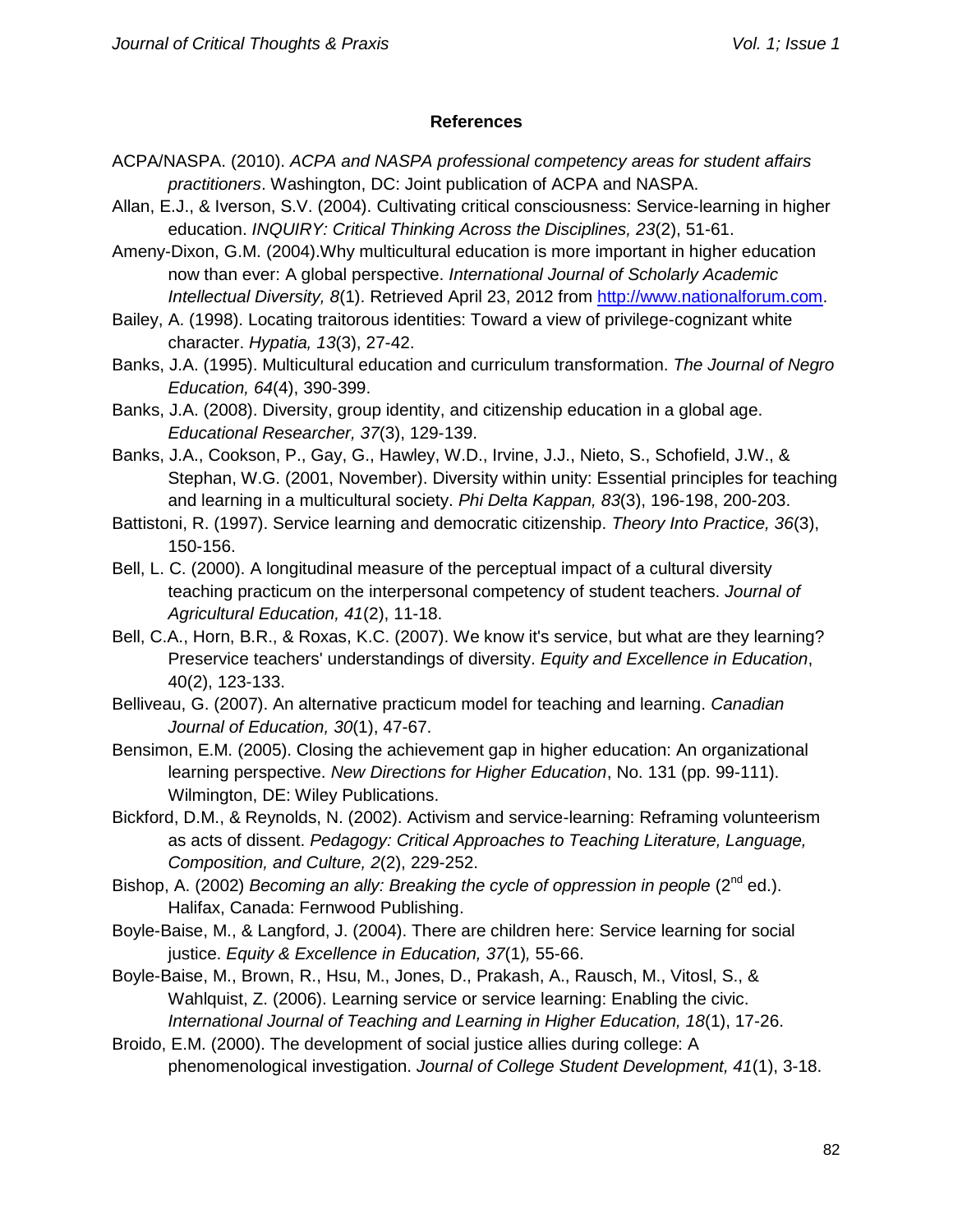- Broido, E.M., & Reason, R.D. (2005, Summer). The development of social justice attitudes and actions: An overview of current understandings. In R.D. Reason, E.M. Broido, T.L. Davis, & N.J. Evans (Eds.), Developing social justice allies (17-28). *New Directions for Student Services*, 110. San Francisco, CA: Jossey-Bass.
- Case, K. A. (2012). Discovering the privilege of Whiteness: White women's reflections on antiracist identity and ally behavior. *Journal of Social Issues*, *68*(1), 78-96.
- Case, K. A., & Hemmings, A. (2005). Distancing strategies: White women preservice teachers and antiracist curriculum. *Urban Education*, *40*(6), 606-626.
- Causey, V.E., Thomas, C.D., & Armento, B.J. (2000). Cultural diversity is basically a foreign term to me: The challenges of diversity for preservice teacher education. *Teaching and Teacher Education*, 16, 33-45.
- Cheng, D.X., & Zhao, C. (2006). Cultivating multicultural competence through active participation: Extracurricular activities and multicultural learning. *NASPA Journal, 43*(4), 13-38.
- Chick, N., Karis, T., & Kernahan, C. (2009). Learning from their own learning: How metacognitive and meta-affective reflections enhance learning in race-related courses. *International Journal for the Scholarship of Teaching and Learning, 3*(1), 1-28.
- Chizhik, E.W., & Chizhik, A.W. (2002). Decoding the language of social justice: What do *privilege* and *oppression* really mean? *Journal of College Student Development, 43*(6), 792-808.
- Choi-Pearson, C., Castillo, L., & Maples, M.F. (2004). Reducation of racial prejudice in student affairs professionals. *NASPA Journal, 42*(1), 132-146.
- Coleman, H.L.K. (1996). Portfolio assessment of multicultural counseling competency. *The Counseling Psychologist, 24*(2), 216-229.
- D'Andrea, M., Daniels, D., & Noonan, M.J. (2003). New developments in the assessment of multicultural competence: The multicultural awareness-knowledge-skills survey, teachers form. In D.B. Pope-Davis, H.L.K. Coleman, W. Ming Lio, R.L. Toporek (Eds.), *Handbook of multicultural competencies in counseling and psychology* (pp. 154-167). Thousand Oaks, CA: Sage Publications.
- Dass-Brailsford, P. (2007). Racial identity change among white graduate students. *Journal of Transformative Education, 5*(1), 59-78.
- Donahue, D.M. (2000). Charity basket or revolution: Beliefs, experiences, and context in preservice teachers' service learning. *Curriculum Inquiry, 30*(4), 429-450.
- Edmiston, B. (2000). Drama as ethical education. *Research in Drama Education*, *5*(1), 63-84.
- Evans, N.J., Assadi, J.L., & Herriott, T.K. (2005, Summer). Encouraging the development of disability allies. In R.D. Reason, E.M.B roido, T.L.Davis, N.J. Evans (Eds.), Developing social justice allies (pp. 67-78). *New Directions for Student Services*, 110. San Francisco, CA: Jossey-Bass.
- Fecho, B. (2001). "Why are you doing this?": Acknowledging and transcending threat in a critical inquiry classroom. *Research in the Teaching of English, 36*(1), 9-37.
- Fisher, I.S. (1996). Integrating service-learning experiences into postcollege choices. In B. Jacoby & Associates (Eds.), *Service-learning in higher education: Concepts and practices* (pp. 208-228). San Francisco, CA: Jossey-Bass.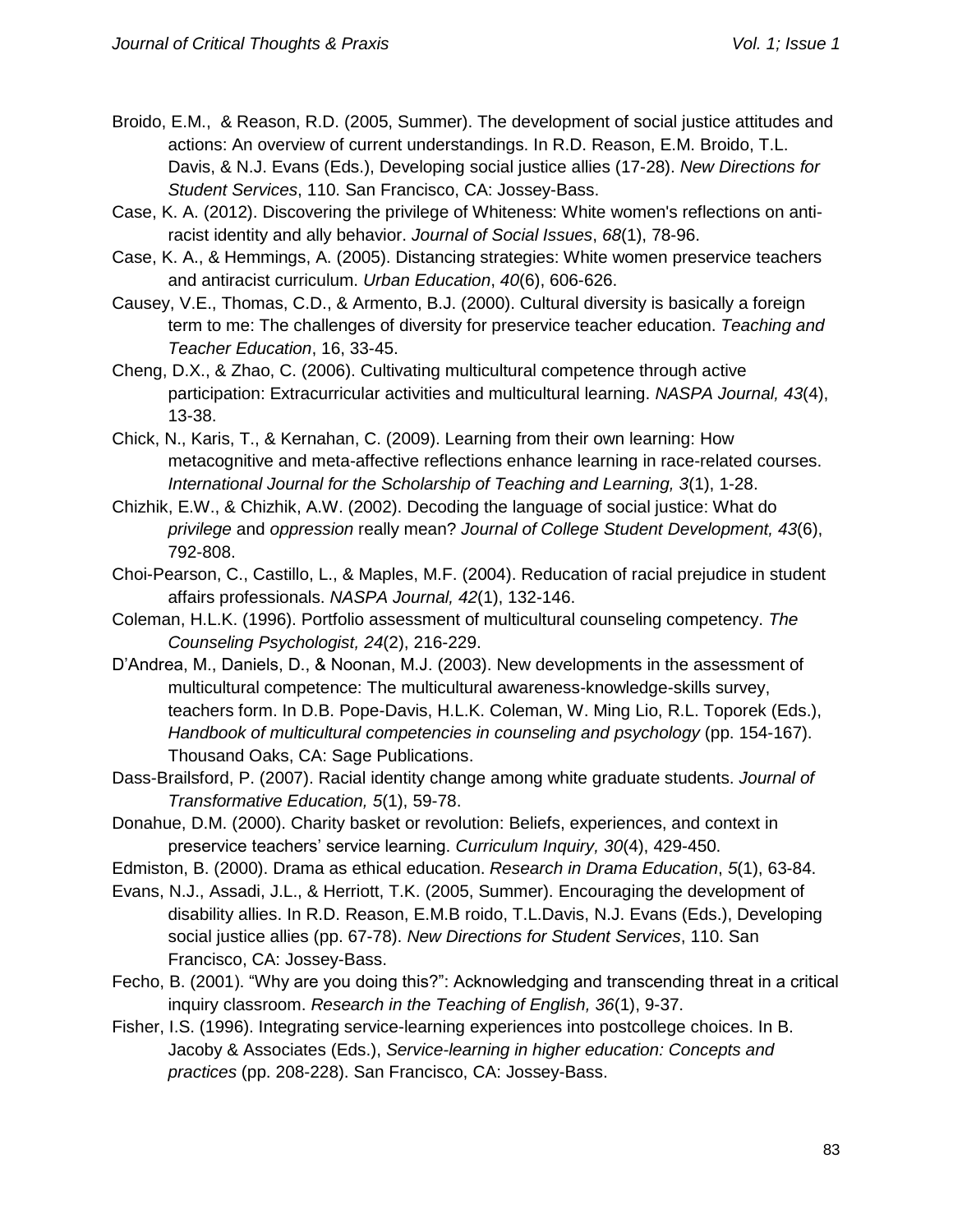- Flowers, L.A. (2003). National study of diversity requirements in student affairs graduate programs. *NASPA Journal, 40*(4), 72-82.
- Freire, P. (2000/1970). *Pedagogy of the oppressed*. New York: Continuum International Publishing Group.
- Fox, W., & Gay, G. (1995). Integrating multicultural and curriculum principles in teacher education. *Peabody Journal of Education, 70*(3), 64-82.
- Gayles, J.G., & Kelly, B.T. (2007). Experiences with diversity in the curriculum: Implications for graduate programs and student affairs practice. *NASPA Journal, 44*(1), 193-208.
- Giroux, H.A. (1993). The politics of insurgent multiculturalism in the era of the Los Angeles uprising. *The Journal of the Midwest Language Association, 26*(1), 12-30.
- Gitlin, A. (2005). Inquiry, imagination, and the search for a deep politic. *Educational Researcher*, *34*(3), 15–24.
- Gorski, P. C. (2006). Complicity with conservatism: The de-politisizing of multicultural and intercultural education. *Intercultural Education, 17*(2), 163-177.
- Gorski, P. C. (2009). What we're teaching teachers: An analysis of multicultural teacher education coursework syllabi. *Teaching and Teacher Education, 25*(2), 309-318.
- Gorski, P.C. (2010). The scholarship informing practice: Multicultural teacher education philosophy and practice in the United States. *International Journal of Multicultural Education, 12*(2), 1-22.
- Greene, M. (1971). Curriculum and consciousness. In D.J. Flinders, S. Thornton (Eds.), *The*  curriculum studies reader (2<sup>nd</sup> ed.) (pp. 135-148). New York: Taylor & Francis.
- Gregg, J., & Saha, S. (2006). Losing culture on the way to competence: The use and misuse of culture in medical education. *Academic Medicine, 81*(6), 542-547.
- Greene, M. (1971). Curriculum and consciousness. In D.J. Flinders, S. Thornton (Eds.), *The*  curriculum studies reader (2<sup>nd</sup> ed., pp. 135-148). New York: Taylor & Francis.
- Griffiths, M. (2007). Keeping authenticity in play Or being naughty to be good. In D. Orr (Ed.), *Feminist politics: Identity, difference, and agency* (pp. 119-140). Lanham, MD: Rowman & Littlefield.
- Hamrick, F.A. (1998). Democratic citizenship and student activism. *Journal of College Student Development, 39*(5), 449-460.
- Helms, J.E. (2003). A pragmatic view of social justice. *The Counseling Psychologist, 31*(3), 305- 313.
- Howard, G.R. (2006). *We can't teach what we don't know: White teachers, multiracial schools*. New York: Teachers College Press.
- Howard-Hamilton, M.F., Richardson, B.J., & Shuford, B. (1998). Promoting multicultural education: A holistic approach. *College Student Affairs Journal, 18*(1), 5-17.
- Iverson, S.V. (2008). Service-learning and feminist activism in introductory women's studies. In K. Dugger (Ed.) *Handbook on service learning in women's studies, interdisciplinary studies, and the disciplines* (pp. 30-32). Towson, MD: The Institute for Teaching and Research on Women (ITROW).
- Iverson, S.V. (2012). Constructing outsiders: The discursive framing of access in university diversity policies. *Review of Higher Education, 35*(2), 149-177.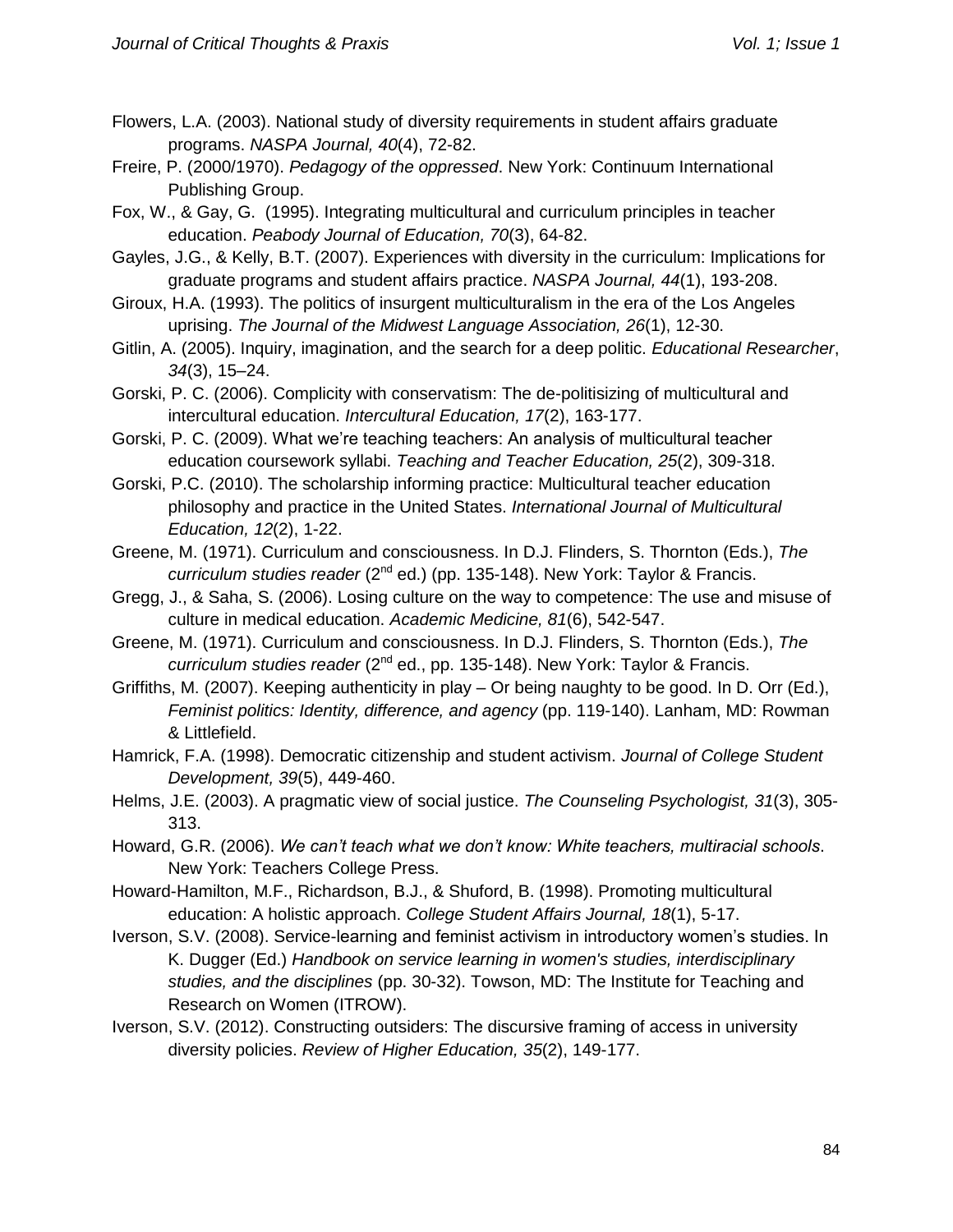- Iverson, S.V. (in press). A space for imagination: Using group process and reflective writing to cultivate empathy in self and others. In M.E. Weems (Ed.), *Writings of healing and resistance: Empathy and the imagination intellect*. Peter Lang.
- Iverson, S.V. & James, J.H. (2010). Becoming "effective" citizens? Change-oriented service in a teacher education program. *Innovative Higher Education, 35*(1), 19-35.
- James, J. H. (2008). Autobiography, teacher education and (the possibility of) social justice. *The Journal of Curriculum & Pedagogy, 4*(2), 161-176.
- Jenks, C., Lee, J.O., & Kanpol, B. (2001). Approaches to multicultural education in preservice teacher education: Philosophical frameworks and models for teaching. *The Urban Review*, *33*(2), 87-105.
- Johnson, A. (2006). *Privilege, power, and difference* (2<sup>nd</sup> ed.). New York: McGraw Hill.
- Kahne, J., & Westheimer, J. (1996). In the service of what? The politics of service learning. *Phi Delta Kappan*, *77*(9), 592-599.
- Kendall, J. (1990). *Combining service and learning: A resource book for community and public service* (Vol. I*).* Raleigh, NC: National Society for Internships and Experiential Education.
- King, J.E. (1991). Dysconscious racism: Ideology, identity, and the miseducation of teachers. *The Journal of Negro Education, 60*(2), 133-146.
- Kumagai, A.K., & Lypson, M.L. (2009). Beyond cultural competence: Critical consciousness, social justice, and multicultural education. *Academic Medicine, 84*(6), 782-787.
- Kumi-Yeboah, A., & James, W.B. (2011). The relevance of multicultural education for adult learners in higher education. *International Forum of Teaching and Studies, 7*(1), 10-15.
- Landreman, L.M., Rasmussen, C.J., King, P.M., & Xinquan Jiang, C. (2007). A phenomenological study of the development of university educators' critical consciousness. *Journal of College Student Development, 48*(3), 275-296.
- Liu, W.M., & Pope-Davis, D.B. (2003). Moving from diversity to multiculturalism: Exploring power and its implications for multicultural competence. In D.B. Pope-Davis, H. Coleman, W.M. Liu, R.L. Toporek (Eds.), *Handbook of multicultural competencies: In counseling and psychology* (pp. 90-102). Thousand Oaks, CA: Sage Publications.
- McEwen, M.K., & Roper, L.D. (1994). Interracial experiences, knowledge, and skills of master's degree students in graduate programs in student affairs. *Journal of College Student Development*, 35, 81-87.
- Miller, D. (1999). *Principles of social justice*. Cambridge, MA: Harvard University Press.
- Munin, A., & Speight, S.L. (2010). Factors influencing the ally development of college students. *Equity & Excellence in Education, 43*(2), 249-264.
- Mulvey, A., & Mandell, C. (2007). Using the arts to challenge hate, create community: Laramie lives in Lowell. *Journal of Gay & Lesbian Psychotherapy, 11*(3/4), 121-141.
- Nilsson, J.E., & Schmidt, C.K. (2005). Social justice advocacy among graduate students in counseling: An initial exploration. *Journal of College Student Development, 46*(3), 267- 279.
- Pincus, M. (2001). Learning from Laramie: Urban high school students read, research, and reenact *the Laramie project*. In R. Davidson (Ed.), *Field observations: Stories* (pp. 147- 165). Columbia: University of Missouri Press.
- Ponterotto, J.G., & Cases, J.M. (1987). In search of multicultural competence within counselor education programs. *Journal of Counseling and Development*, 65(8), 430-434.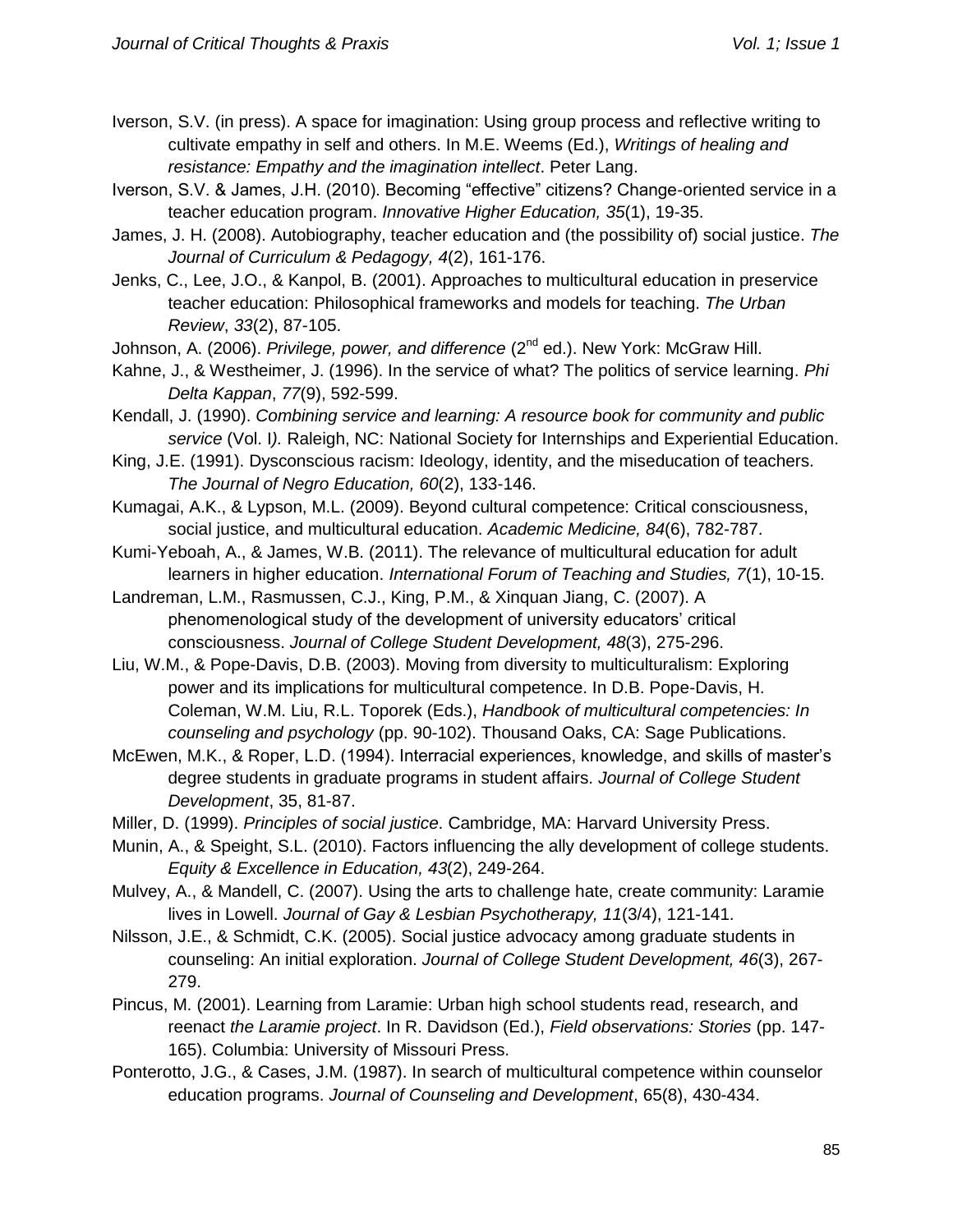- Pope, R., & Reynolds, A. (1997). Multicultural competence in student affairs: Integrating multicultural knowledge, awareness, and skills. *Journal of College Student Development, 38*, 266-277.
- Pope, R.L., Reynolds, A.L., & Mueller, J.A. (2004). *Multicultural competence in student affairs*. San Francisco, CA: Jossey-Bass.
- Rapp, J.L. (1997). Staff diversity: The need for enhancing minority participation in student affairs. *College Student Affairs Journal, 16*(2), 73-84.
- Reason, R.D., & Broido, E.M. (2005, Summer). Issues and strategies for social justice allies (and the student affairs professionals who hope to encourage them). In R.D. Reason, E.M. Broido, T.L. Davis, N.J. Evans (Eds.), Developing social justice allies (pp. 81-89). *New Directions for Student Services*, 110. San Francisco, CA: Jossey-Bass.
- Reason, R.D., & Davis, T.L. (2005, Summer). Antecedents, precursors, and concurrent concepts in the development of social justice attitudes and actions. In R.D. Reason, E.M. Broido, T.L. Davis, N.J. Evans (Eds.), Developing social justice allies (pp. 5-15). *New Directions for Student Services*, 110. San Francisco, CA: Jossey-Bass.
- Reason, R.D., Broido, E.M., Davis, T.L., & Evans, N.J. (Eds.). (2005, Summer). Developing social justice allies. *New Directions for Student Services*, 110. San Francisco, CA: Jossey-Bass.
- Reich, A. (1994). Call and response: Service learning in a liberal arts curriculum. In R. Kraft, M. Swadener (Eds.), *Building community: Service learning in the academic disciplines* (pp. 3-6). Denver, CO: Colorado Campus Compact.
- Renn, K.A., & Jessup-Anger, E.R. (2008). Preparing new professionals: Lessons for graduate preparation programs from the National Study of New Professionals in Student Affairs. *Journal of College Student Development, 49*(4), 319-335.
- Reynolds, A.L., & Pope, R.L. (1991). The complexities of diversity: Exploring multiple oppressions. *Journal of Counseling and Development, 70*, 174-180.
- Richardson, T.Q., & Molinaro, K.L. (1996, Jan/Feb). White counselor self-awareness: A prerequisite for developing multicultural competence. *Journal of Counseling & Development*, *74*, 238-242.
- Rist, R. (1970). Student social class and teacher expectations: The self-fulfilling prophecy in ghetto education. *Harvard Educational Review, 40*(3), 411-451.
- Roberts, D. M. (2003). *Skill development among student affairs professionals in the National Association of Student Personnel Administrators Region III*. Unpublished dissertation. Texas A&M University.
- Smith, L. M. (Producer). (2003). "Episode three: The house we live in," in L. Adelman's (Executive Producer), *Race: The power of an illusion* [Documentary film]. United States: California Newsreel.
- Solomon, R.P. (2000). Exploring cross-race dyad partnerships in learning to teach. *Teachers College Record, 102*(6), 953-979.
- Sue, D.W., Arrendondo, P., & McDavis, R.J. (1992, March/April). Multicultural counseling competencies and standards: A call to the profession. *Journal of Counseling & Development*, *70*, 477-486.
- Theoharis, G. (2007). Social justice educational leaders and resistance: Toward a theory of social justice leadership. *Educational Administration Quarterly, 43*(2), 221-258.